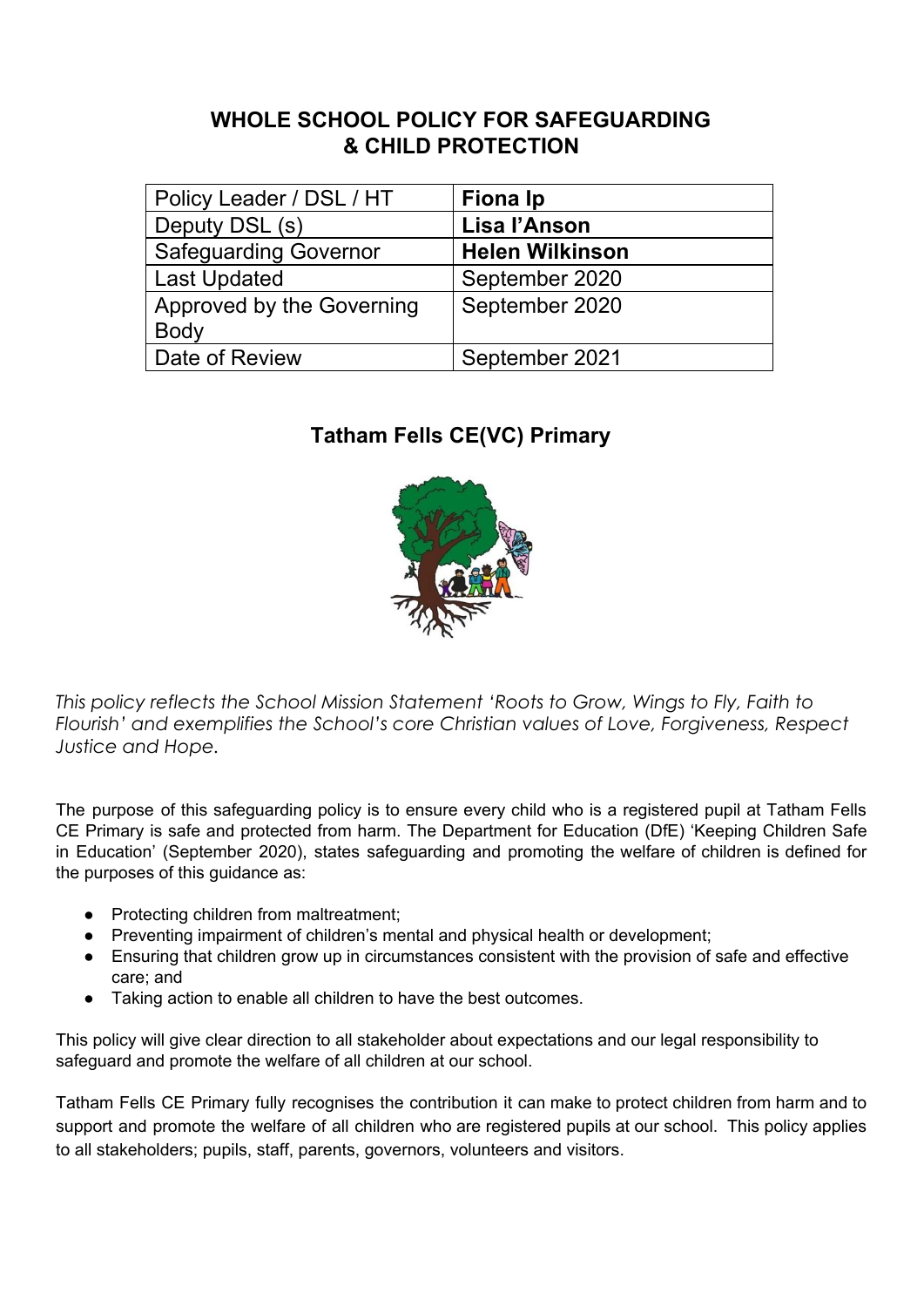No single professional can have a full picture of a child's needs and circumstances. If children and families are to receive the right help at the right time, **everyone** who comes into contact with them has a role to play in identifying concerns, sharing information and taking prompt action.

The Children Acts 1989 and 2004, states a child is anyone who has not reached their 18<sup>th</sup> birthday. The commitment to safeguarding and promoting the welfare of children however will extend to all children who visit Tatham Fells CE Primary as well as all pupils of school.

| <b>KEY AREA</b>  |                                                                                              |
|------------------|----------------------------------------------------------------------------------------------|
| $COVID - 19$     | Keeping Children Safe in Education (KCSIE) remains in force throughout the response to       |
|                  | coronavirus (COVID-19). However, Tatham Fells CE Primary recognises that further             |
|                  | measures or adaptations to current policies and procedures may be required in response       |
|                  | to the pandemic. Any such measures will be detailed and communicated through                 |
|                  | addendums to the policy, when necessary, and shared with all stakeholders.                   |
|                  | Tatham Fells CE Primary will continue to follow up to date Government Guidance.              |
| <b>Statutory</b> | <b>Education Act 2002:</b> Section 175 of the Education Act 2002 requires local<br>$\bullet$ |
| <b>Guidance</b>  | education authorities and the governors of maintained schools and further                    |
|                  | education (FE) colleges to make arrangements to ensure that their functions are              |
|                  | carried out with a view to safeguarding and promoting the welfare of children.               |
|                  | Section 157 of the same act and the Education (Independent Schools Standards)                |
|                  | (England) Regulations 2003 require proprietors of independent schools (including             |
|                  | academies and city technology colleges) to have arrangements to safeguard and                |
|                  | promote the welfare of children who are pupils at the school.                                |
|                  | <b>Working Together to Safeguard Children 2018</b> sets out organisational                   |
|                  | responsibilities for schools and colleges and this applies to maintained,                    |
|                  | independent, academies, free schools and alternative non provision academies                 |
|                  | Keeping Children Safe in Education 2020: Statutory guidance for schools and                  |
|                  | colleges 2020 was issued under Section 175 of the Education Act 2002, the                    |
|                  | Education (Independent School Standards) Regulations 2014 and the Education                  |
|                  | (Non-Maintained Special Schools) (England) Regulations 2011. This contains                   |
|                  | information on what schools and colleges should do and sets out the legal duties             |
|                  | with which schools must comply                                                               |
|                  | What to do if you are worried a child is being abused                                        |
|                  | <b>Guidance for Safer Working Practice (with Addendum April 2020)</b><br>$\bullet$           |
|                  | <b>The Children Act 1989</b>                                                                 |
|                  | <b>The Children Act 2004</b>                                                                 |
| <b>Ethos</b>     | Tatham Fells CE Primary recognises that high self-esteem, confidence, peer                   |
|                  | support and clear lines of communication with trusted adults helps all children,             |
|                  | especially those at risk of, or suffering abuse. We therefore ensure that:                   |
|                  | ALL staff, volunteers and governors contribute to an ethos where children feel               |
|                  | secure and safe                                                                              |
|                  | ALL children have opportunities to communicate and know that they are listened               |
|                  | to                                                                                           |
|                  | ALL children's wishes, feelings and views will be taken into account when                    |
|                  | decisions are being made about how to keep them safe                                         |
|                  | ALL children know that they can communicate with any adult in school if they are             |
|                  | worried or in difficulty                                                                     |
|                  | ALL staff and volunteers will contribute to providing a curriculum which will equip          |
|                  | children with the skills they need to stay safe and be able to communicate when              |
|                  | they do not feel safe                                                                        |
|                  | ALL staff and volunteers will contribute to providing a curriculum which will help           |
|                  | children develop an attitude which will enable them to enter adulthood                       |
|                  | successfully and reach their full potential                                                  |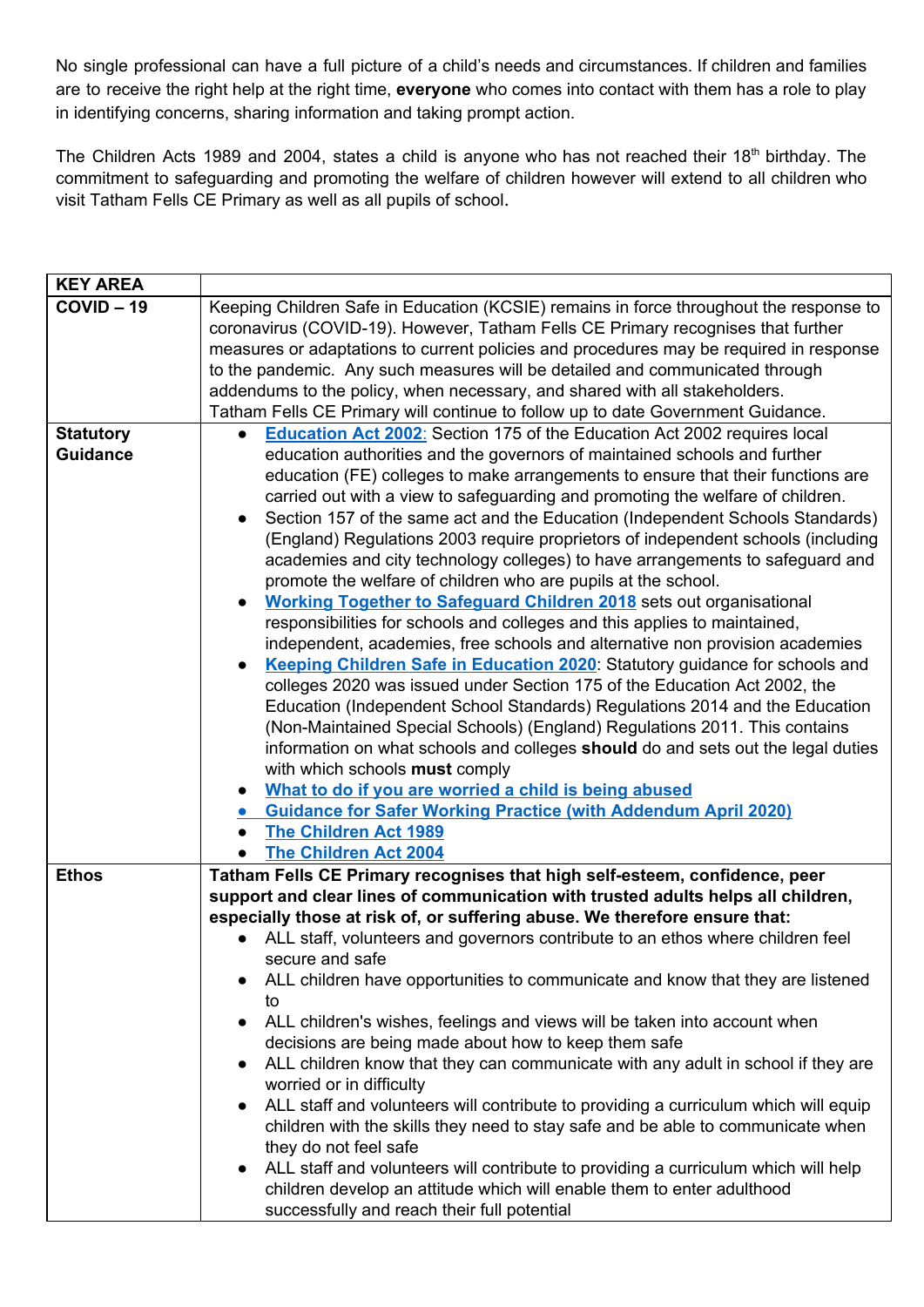|                                    | • ALL staff, volunteers and governors will establish effective, supportive and<br>positive relationships with parents, carers, pupils and professionals.                                                                                                                                                                                                                                                                                                                                                                                                                                                                                                                                                                                                                                                                                                                                                                                                                                                                                                                                                                                                                                                                                                                                                                                                                                                                                                                                                                                                                                                                                                                                                                                                                                                                                                                                                                                                                                                                                                                                                                                                                                                                                                                      |
|------------------------------------|-------------------------------------------------------------------------------------------------------------------------------------------------------------------------------------------------------------------------------------------------------------------------------------------------------------------------------------------------------------------------------------------------------------------------------------------------------------------------------------------------------------------------------------------------------------------------------------------------------------------------------------------------------------------------------------------------------------------------------------------------------------------------------------------------------------------------------------------------------------------------------------------------------------------------------------------------------------------------------------------------------------------------------------------------------------------------------------------------------------------------------------------------------------------------------------------------------------------------------------------------------------------------------------------------------------------------------------------------------------------------------------------------------------------------------------------------------------------------------------------------------------------------------------------------------------------------------------------------------------------------------------------------------------------------------------------------------------------------------------------------------------------------------------------------------------------------------------------------------------------------------------------------------------------------------------------------------------------------------------------------------------------------------------------------------------------------------------------------------------------------------------------------------------------------------------------------------------------------------------------------------------------------------|
| Roles &<br><b>Responsibilities</b> | Tatham Fells CE Primary is committed to providing the relevant personnel with<br>clear and explicit roles and responsibilities to ensure accountability when<br>safeguarding children. We therefore ensure that:                                                                                                                                                                                                                                                                                                                                                                                                                                                                                                                                                                                                                                                                                                                                                                                                                                                                                                                                                                                                                                                                                                                                                                                                                                                                                                                                                                                                                                                                                                                                                                                                                                                                                                                                                                                                                                                                                                                                                                                                                                                              |
|                                    | All adults, including volunteers, working in or on behalf of the school will:<br>Demonstrate an understanding that safeguarding is everyone's responsibility<br>$\bullet$<br>Maintain and demonstrate a mind set of "it could happen here"<br>$\bullet$<br>Do all they can within the capacity of their role, to keep ensure that children are<br>$\bullet$<br>protected from harm<br>ALL staff are fully aware of the importance of mental health in relation to<br>safeguarding and are aware of the addition of mental health in the definition of<br>safeguarding. (Definition above.)<br>All staff should also be aware that mental health problems can, in some cases, be<br>an indicator that a child has suffered or is at risk of suffering abuse, neglect or<br>exploitation<br>Do all they can within the capacity of their role, to ensure that children grow up in<br>circumstances consistent with safe and effective care<br>Do all they can within the capacity of their role, to ensure that children have the<br>best outcomes<br>Report cases of suspected abuse or concerns to the DSL. This will be done as<br>soon as possible using the concerns sheets found in the staff room and speaking<br>to the DSL.<br>Report lower level concerns to the DSL<br>Monitor all pupils, particularly those that are deemed vulnerable<br>$\bullet$<br>Report any concerns regarding adults conduct to the Headteacher<br>All staff, if they have concerns, should be act immediately and should always<br>speak to the DSL or Deputy, recognising that early information sharing is vital in<br>keeping children safe. In exceptional circumstances staff will consider speaking to<br>a member of SLT or Children's Social Care to discuss safeguarding concerns if<br>the DSL is not immediately available as all staff are aware that ANYBODY can<br>make a referral.<br>All staff should be aware of the process for making referrals to children's social<br>care and for statutory assessments under the Children Act 1989, especially<br>section 17 (children in need) and section 47 (a child suffering, or likely to suffer,<br>significant harm) that may follow a referral, along with the role they might be<br>expected to play in such assessments. |
|                                    | The Governing Body will:<br>Ensure that the policies, procedures and training in Tatham Fells CE Primary are<br>$\bullet$<br>effective and comply with the law at all times<br>Ensure that safeguarding policies and procedures are followed by all staff<br>Put in place safeguarding responses in cases where children go missing from<br>education<br>Appoint a DSL and back-ups and ensure that they are provided with appropriate<br>support, funding, training, resources and time to carry out their role<br>Ensure the school or college contributes to inter-agency working in line with<br>statutory guidance <b>Working together to safeguard children 2018</b>                                                                                                                                                                                                                                                                                                                                                                                                                                                                                                                                                                                                                                                                                                                                                                                                                                                                                                                                                                                                                                                                                                                                                                                                                                                                                                                                                                                                                                                                                                                                                                                                    |
|                                    | Ensure that safeguarding procedures take into account local guidance including<br><b>Lancashire Continuum of Need and Thresholds Guidance</b><br>Ensure that staff members undergo safeguarding training at induction                                                                                                                                                                                                                                                                                                                                                                                                                                                                                                                                                                                                                                                                                                                                                                                                                                                                                                                                                                                                                                                                                                                                                                                                                                                                                                                                                                                                                                                                                                                                                                                                                                                                                                                                                                                                                                                                                                                                                                                                                                                         |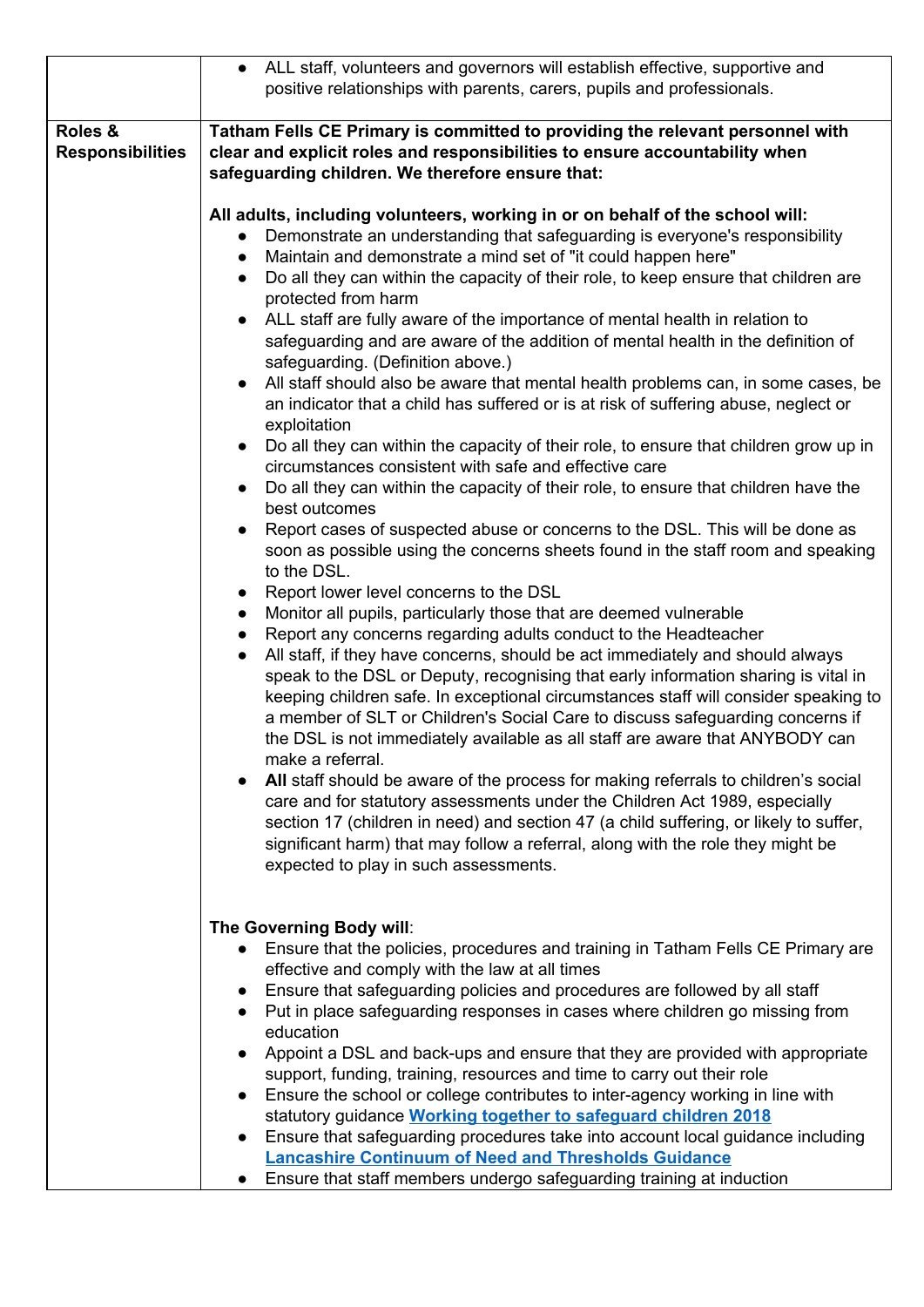|                       | Ensure that DSLs and all staff, volunteers and Governors are trained and<br>$\bullet$          |
|-----------------------|------------------------------------------------------------------------------------------------|
|                       | updated regarding safeguarding regularly in compliance with Keeping Children                   |
|                       | <b>Safe in Education 2020</b>                                                                  |
|                       | Ensure that children are safe online by ensuring that appropriate filters and<br>$\bullet$     |
|                       | monitoring systems are in place                                                                |
|                       | Ensure that safeguarding is embedded within the curriculum<br>$\bullet$                        |
|                       | • Prevent people who pose a risk of harm from working with children                            |
|                       | Ensure there are procedures in place to manage allegations against teachers,<br>$\bullet$      |
|                       | head teachers, principals, volunteers and other staff including supply staff                   |
|                       |                                                                                                |
|                       | Ensure staff in school are aware of, and policies reflect, an understanding of<br>$\bullet$    |
|                       | specific issues such as peer on peer abuse and safeguarding children with                      |
|                       | disabilities and special educational needs                                                     |
|                       | Ensure that all practice and procedures operate with the best interests of the<br>$\bullet$    |
|                       | child at their heart                                                                           |
|                       | • Appoint a designated teacher to promote the education of CLA-Fiona Ip                        |
|                       | • Ensure that all staff are aware of safeguarding issues and vulnerabilities                   |
|                       | associated with CLA.                                                                           |
|                       |                                                                                                |
|                       | The DSL will:                                                                                  |
|                       | Be fully familiar with the role of the DSL as detailed in Keeping Children                     |
|                       | Safe in Education 2020, Annex B and adhere to this role. This includes but                     |
|                       | is not conclusive to:-                                                                         |
|                       | take lead responsibility for safeguarding and child protection<br>$\bullet$                    |
|                       | act as a point of contact with the 3 safeguarding partners<br>$\bullet$                        |
|                       | manage referrals to Children's Social Care, Police and other agencies including<br>$\bullet$   |
|                       | Channel                                                                                        |
|                       | work together with other agencies in order to improve outcomes for children<br>$\bullet$       |
|                       | attend DSL training every 2 years<br>$\bullet$                                                 |
|                       | undertake Prevent awareness training<br>$\bullet$                                              |
|                       | update their skills and knowledge on a regular basis, but at least annually                    |
|                       | $\bullet$<br>• raise awareness of safeguarding throughout school and act as a point of support |
|                       |                                                                                                |
|                       | for all staff                                                                                  |
|                       | • ensure that this policy is reviewed annually and is available publicly                       |
|                       | maintain, update and amend the school's safeguarding portfolio regularly<br>$\bullet$          |
|                       | ensure that parents are aware of school's responsibilities regarding safeguarding              |
|                       | and child protection                                                                           |
|                       | maintain accurate safeguarding records that are stored securely<br>$\bullet$                   |
|                       | be available during school hours<br>$\bullet$                                                  |
|                       | arrange cover of DSL role for any out of hours/out of term activities                          |
|                       | represent school in multi-agency meetings<br>$\bullet$                                         |
|                       | be provided with appropriate support and supervision in order to carry out the role            |
|                       | safely and effectively                                                                         |
|                       | understand relevant data protection legislation and regulations, especially the                |
|                       | Data Protection Act 2018 and the General Data Protection Regulation;                           |
|                       | take a holistic view to ensure wider environmental factors are considered which<br>$\bullet$   |
|                       | may be a threat to safety and welfare of children (Contextual Safeguarding).                   |
|                       | be responsible for the sharing of child protection files when a child moves to a<br>$\bullet$  |
|                       | new school or college                                                                          |
|                       | liaise with the Local Authority Personal Advisors for any Care Leavers.<br>$\bullet$           |
|                       |                                                                                                |
|                       | Note: Deputy DSLs should be trained to the equivalent standard as DSL's.                       |
| Induction,            | Tatham Fells CE Primary is committed to providing staff and volunteers with the                |
| <b>Training &amp;</b> | skills and knowledge needed to safeguard children. We therefore ensure that:                   |
| <b>Updates</b>        |                                                                                                |
|                       |                                                                                                |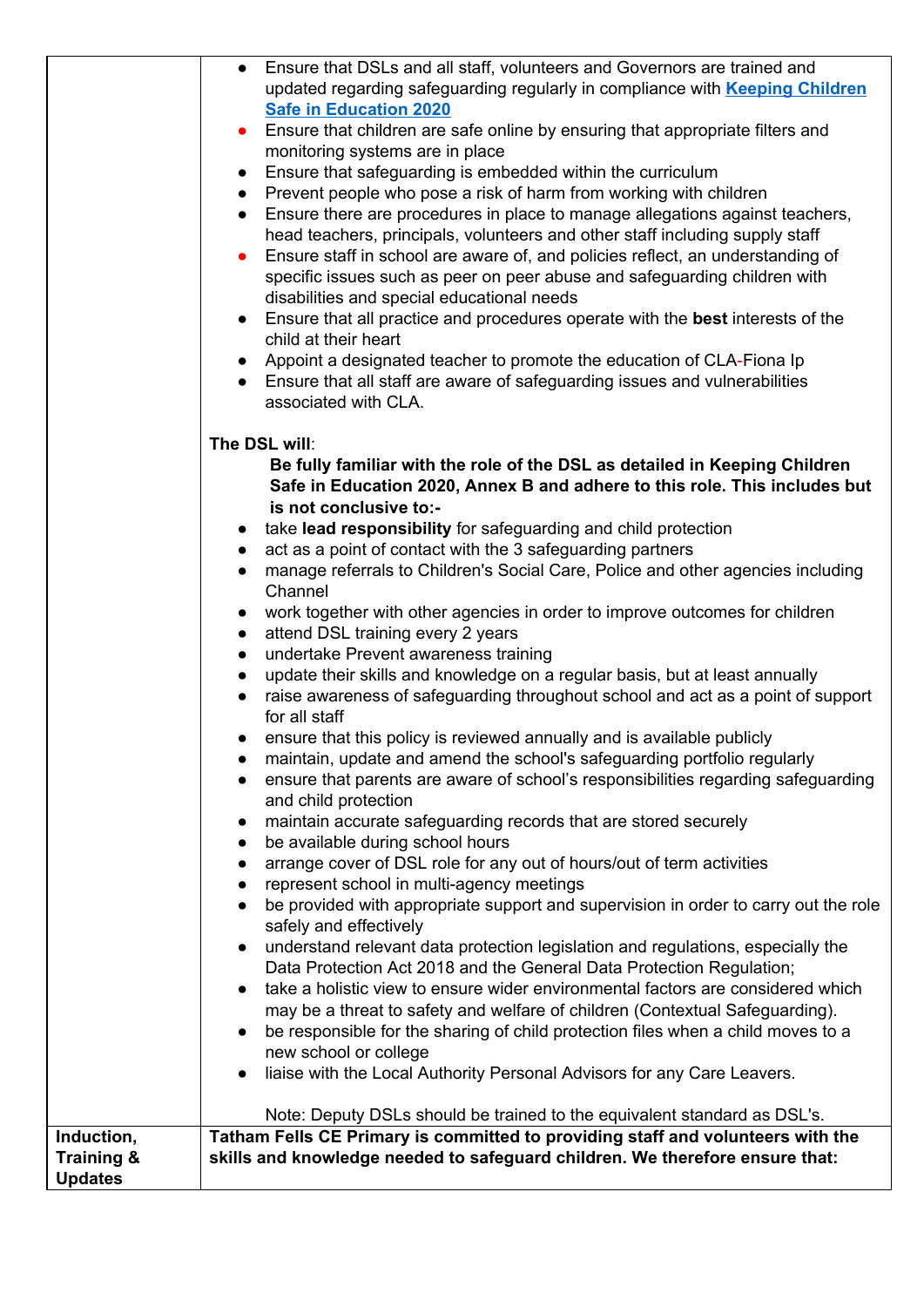|                         | • ALL staff and volunteers will receive Safeguarding Training on induction using            |
|-------------------------|---------------------------------------------------------------------------------------------|
|                         | LCC Safeguarding Induction Pack which includes Keeping Children Safe in                     |
|                         | <b>Education (Part One), Guidance for Safer Working Practice,</b>                           |
|                         | Staff induction will also include Child Protection Policy, Staff Behaviour Policy,          |
|                         | Role of the DSL and Deputies, Pupil Behaviour Policy and Safeguarding                       |
|                         | response to children who go missing from education                                          |
|                         | ALL staff and volunteers will receive Safeguarding Training (at least) annually             |
|                         | • The DSL/s will provide ALL staff, volunteers and governors with regular                   |
|                         | safeguarding updates                                                                        |
|                         | ALL staff, volunteers and governors will read and show an understanding of any              |
|                         | updates that are provided                                                                   |
|                         | DSLs will attend DSL training every 2 years<br>$\bullet$                                    |
|                         | DSLs will update their knowledge, skills and understanding of relevant                      |
|                         | safeguarding issues on a regular basis                                                      |
|                         | The DSL will undertake Prevent awareness training<br>$\bullet$                              |
|                         | At least one member of staff and one governor will attend Safer Recruitment                 |
|                         | Training. This will be renewed at least every 5 years                                       |
|                         | ALL staff, volunteers and governors will undertake any additional specialised               |
|                         | training on matters such as Child Sexual Exploitation, Prevent, Peer on Peer                |
|                         | abuse, Online Safety, FGM etc as is deemed necessary by the SLT/DSL and that                |
|                         | is particularly relevant to the context and needs of the setting                            |
|                         | any staff member will discuss any specific training requirements or gaps in                 |
|                         | knowledge or understanding with the DSL/s                                                   |
|                         | Detailed records will be held of staff safeguarding training.                               |
| <b>Child Protection</b> | Tatham Fells CE Primary is committed to PREVENTING abuse, PROTECTING                        |
|                         | children from abuse and SUPPORTING those involved in cases of abuse. We                     |
|                         | therefore ensure that:                                                                      |
|                         | ALL staff and volunteers understand the importance of teaching children how to<br>$\bullet$ |
|                         | keep themselves safe from all types of abuse                                                |
|                         | ALL staff and volunteers seek out opportunities that are relevant to their role, to         |
|                         | teach children the skills to keep themselves safe                                           |
|                         |                                                                                             |
|                         | ALL staff and volunteers make and maintain positive and supportive relationships            |
|                         | with children which enable children to feel safe and valued                                 |
|                         | Safeguarding has a high status throughout school by being on the agenda at staff            |
|                         | meetings/briefings, information being readily available on notice boards, regular           |
|                         | updates                                                                                     |
|                         | ALL staff feel confident in approaching DSLs to raise concerns<br>$\bullet$                 |
|                         | • ALL staff and volunteers have an understanding of the four categories of abuse;           |
|                         | NEGLECT, EMOTIONAL ABUSE, SEXUAL ABUSE, PHYSICAL ABUSE.                                     |
|                         | We will use Lancashire's Neglect Strategy 2019 and accompanying toolkit to<br>$\bullet$     |
|                         | identify and assess children whose developmental needs are being insufficiently             |
|                         | met at an early stage, placing them at risk of achieving poor educational,                  |
|                         | emotional and social outcomes.                                                              |
|                         | • Lancashire Multi-Agency Neglect Strategy, Neglect Toolkit                                 |
|                         | ALL staff and volunteers understand that there are other ways in which children             |
|                         | can be abused such as; Online, Child Sexual Exploitation, Female Genital                    |
|                         | Mutilation, Honour Based Abuse, Radicalisation, Trafficking, Slavery, Peer                  |
|                         | Abuse, Forced Marriage and others                                                           |
|                         | ALL staff and volunteers have the knowledge, skills and expertise to recognise<br>$\bullet$ |
|                         | the signs and symptoms of all types of abuse                                                |
|                         | All staff, if they have concerns, these should be acted on immediately: early               |
|                         | information sharing being vital in keeping children safe. In exceptional                    |
|                         | circumstances staff should consider speaking to a member of SLT or Children's               |
|                         | Social Care to discuss safeguarding concerns if the DSL is not immediately<br>available.    |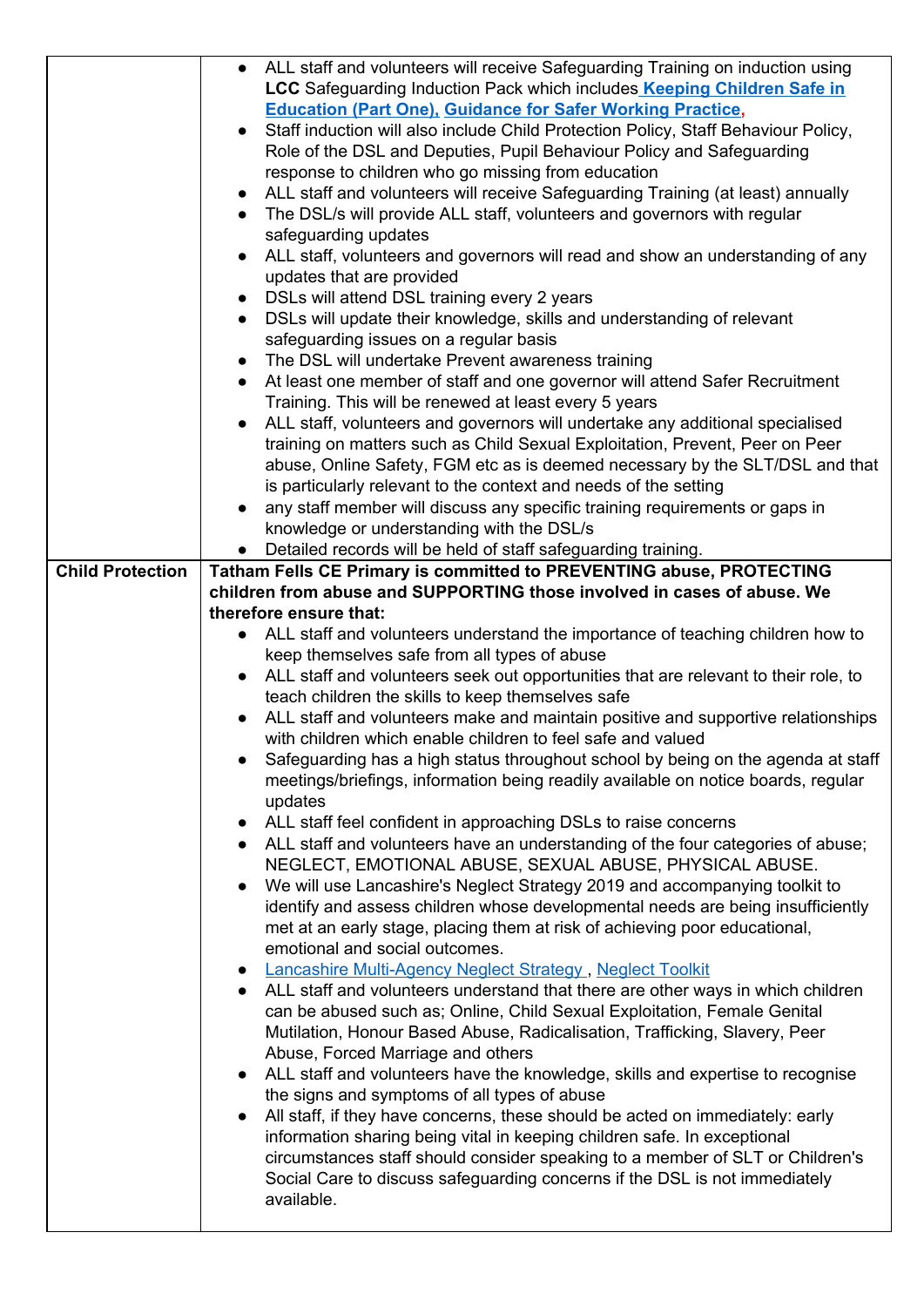| • DSLs keep up to date with emerging and specific safeguarding issues and update                                                                                 |
|------------------------------------------------------------------------------------------------------------------------------------------------------------------|
| training accordingly                                                                                                                                             |
| DSLs update staff and volunteers knowledge and understanding of such issues in<br>$\bullet$                                                                      |
| order for them to be able to identify children who are at risk of such specific                                                                                  |
| safeguarding issues<br>ALL staff and volunteers will maintain and demonstrate an attitude of "it can                                                             |
| $\bullet$<br>happen here"                                                                                                                                        |
| ALL staff and volunteers are child-centred in their practice and act in the best                                                                                 |
| interests of the child at all times                                                                                                                              |
| ALL staff recognise and understand that behaviour can be a child's way of<br>$\bullet$                                                                           |
| communicating distress and changes to behaviour may be an indicator of abuse                                                                                     |
| ALL staff and volunteers have the skills to respond appropriately and sensitively<br>$\bullet$                                                                   |
| to disclosures or allegations of abuse                                                                                                                           |
| ALL staff and volunteers report cases of suspected abuse to the DSL. This will be<br>$\bullet$                                                                   |
| done as soon as possible via concerns sheet and phone call.<br>Where a child is at risk of immediate harm, ALL staff understand that they must<br>$\bullet$      |
| refer to the Police or Children's Social Care                                                                                                                    |
| ALL staff and visitors know how to refer to Children's Social Care<br>$\bullet$                                                                                  |
| DSLs will make a Section 47 referral to Children's Social Care where a child is in<br>$\bullet$                                                                  |
| need of protection, has been significantly harmed or is at risk of significant harm,                                                                             |
| using Lancashire of Need and Thresholds Guidance and Risk Management                                                                                             |
| Toolkit to determine whether this threshold has been met                                                                                                         |
| • This referral will be done by telephone and followed with a CSC Referral Form                                                                                  |
| as soon as possible                                                                                                                                              |
| Consent from parents/carers and child (if age appropriate) will be sought prior to<br>this referral, except where this will cause delay or place anyone at risk  |
| Where consent is not given, parents and carers are informed that a referral will<br>$\bullet$                                                                    |
| still be made, except where this will cause delay or place anyone at risk                                                                                        |
| DSLs adhere to policy, procedures and guidance from Lancashire Children's                                                                                        |
| Safeguarding Assurance Partnership (Formally Lancashire Safeguarding                                                                                             |
| Children's Board) with regard to sharing information                                                                                                             |
| DSLs contribute to Strategy Discussions, Strategy Meetings, Initial and Review<br>$\bullet$                                                                      |
| Child Protection Conferences, Core Group Meetings and other CP meetings                                                                                          |
| DSLs or another appropriate member of staff, will attend CP meetings, produce                                                                                    |
| and present reports, liaise with staff, work with parents, work with other agencies<br>and ensure the voice of the child is evidenced throughout these processes |
| DSLs meet regularly to ensure that decisions made about children who are<br>$\bullet$                                                                            |
| subjects of CP Plans are agreed and a clear rationale for the decision is                                                                                        |
| documented                                                                                                                                                       |
| A copy of the child's CP Plan is included in the child's individual safeguarding file                                                                            |
| • ALL staff and volunteers will support victims of abuse in a capacity that is relevant                                                                          |
| to their role. This will be determined by the DSL                                                                                                                |
| DSLs will determine what information staff members need to know in order to<br>$\bullet$                                                                         |
| safeguard and support children.                                                                                                                                  |
| Staff are offered appropriate support and/or supervision that is relevant to their<br>$\bullet$<br>role or involvement in particular cases                       |
| Communication and work with parents and carers will always be undertaken in a<br>$\bullet$                                                                       |
| supportive manner and in the best interests of the child                                                                                                         |
| ALL staff understand that children who perpetrate abuse or display harmful                                                                                       |
| behaviour should be treated as victims first and foremost and supported in the                                                                                   |
| same way a victim of abuse would be supported                                                                                                                    |
| Specific programmes of intervention and support are offered to children and<br>$\bullet$                                                                         |
| families who are vulnerable                                                                                                                                      |
| Risk Assessments will be undertaken where a child's behaviour poses a risk to<br>$\bullet$<br>others, themselves or the environment.                             |
|                                                                                                                                                                  |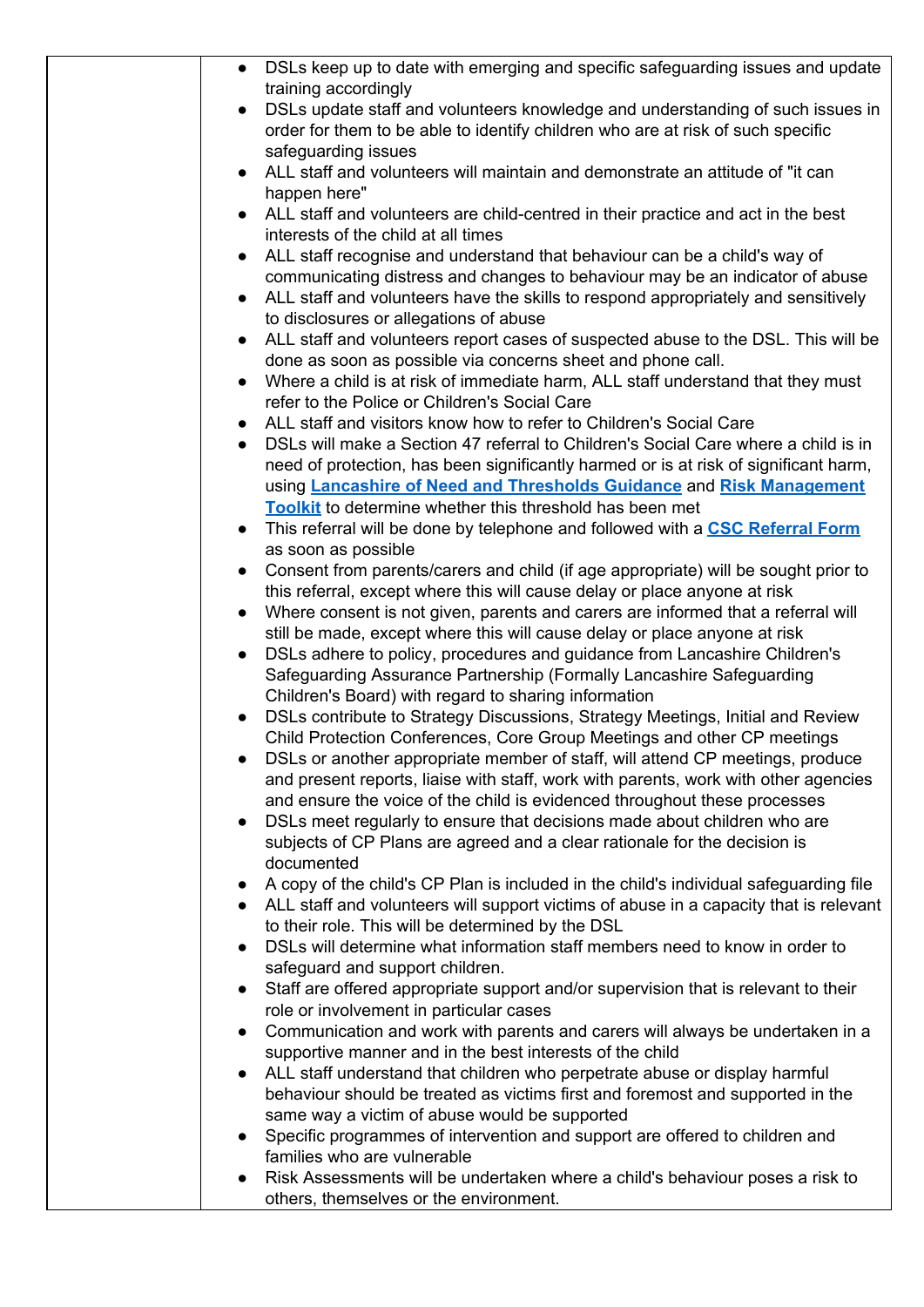| <b>Child in Need</b> | Tatham Fells CE Primary is committed to ensuring the appropriate level of support                 |
|----------------------|---------------------------------------------------------------------------------------------------|
|                      | is offered to a "Child in Need" and their family. We therefore ensure that:                       |
|                      | DSLs will make a Section 17 referral to Children's Social Care where Early Help                   |
|                      | has not been successful in reducing risk and meeting unmet needs using                            |
|                      | <b>Lancashire Continuum of Need and Thresholds Guidance and CSC referral</b>                      |
|                      | form                                                                                              |
|                      | • DSLs will make a Section 17 referral to Children's Social Care where there is                   |
|                      | evidence that the Level 3 threshold has been met on the Continuum of Need                         |
|                      |                                                                                                   |
|                      | this will be determined and assessed by the DSL using the Lancashire<br>$\bullet$                 |
|                      | Continuum of Need and Thresholds Guidance and the Risk Management Toolkit                         |
|                      | DSLs will obtain parental consent for the referral and for information to be shared,<br>$\bullet$ |
|                      | prior to contacting Children's Social Care                                                        |
|                      | When consent is not given, DSLs will continue to offer Early Help with consent,<br>$\bullet$      |
|                      | gather evidence of engagement or lack thereof, disguised compliance, impact on                    |
|                      | the child, increase in risk or level of unmet need, improvements or deteriorations                |
|                      | DSLs will review such cases regularly and assess whether there is evidence that<br>$\bullet$      |
|                      | meets Level 4 threshold on the Continuum of Need. In such cases Child                             |
|                      | Protection Procedures will be followed                                                            |
|                      | DSLs, or other appropriate members of staff, will contribute to Child in Need<br>$\bullet$        |
|                      | <b>Meetings and Reviews</b>                                                                       |
|                      | DSLs, or other appropriate member of staff, will attend CiN meetings, produce<br>$\bullet$        |
|                      | and present reports, liaise with staff, work with parents, work with other agencies               |
|                      |                                                                                                   |
|                      | and ensure the voice of the child is evidenced throughout these processes                         |
|                      | DSLs will meet regularly to ensure that decisions made about children who are<br>$\bullet$        |
|                      | subjects of CiN Plans are agreed and a clear rationale for the decision is                        |
|                      | documented                                                                                        |
|                      | A copy of the child's CiN Plan is included in the child's individual safeguarding                 |
|                      | file.                                                                                             |
|                      |                                                                                                   |
| <b>Early Help</b>    | Tatham Fells CE Primary is committed to providing our families with the right help                |
|                      | at the right time. Any child may benefit from early help, but ALL school and college staff        |
|                      | should be particularly alert to the potential need for early help for a child who:                |
|                      |                                                                                                   |
|                      | • is disabled and has specific additional needs;                                                  |
|                      | has special educational needs (whether or not they have a statutory education,                    |
|                      | health and care plan);                                                                            |
|                      | $\bullet$                                                                                         |
|                      | is a young carer;<br>$\bullet$                                                                    |
|                      | is showing signs of being drawn in to anti-social or criminal behaviour, including                |
|                      | gang involvement and association with organised crime groups;                                     |
|                      | is frequently missing/goes missing from care or from home;<br>$\bullet$                           |
|                      | is misusing drugs or alcohol themselves;<br>$\bullet$                                             |
|                      | Is at risk of modern slavery, trafficking or exploitation;<br>$\bullet$                           |
|                      | is in a family circumstance presenting challenges for the child, such as substance<br>$\bullet$   |
|                      | abuse, adult mental health problems or domestic abuse;                                            |
|                      | has returned home to their family from care;<br>$\bullet$                                         |
|                      | is showing early signs of abuse and/or neglect;<br>$\bullet$                                      |
|                      | is at risk of being radicalised or exploited;                                                     |
|                      | is a privately fostered child                                                                     |
|                      | any other identified reason not listed above that requires extra support or<br>$\bullet$          |
|                      | intervention to improve outcomes for families and children including mental                       |
|                      | health support.                                                                                   |
|                      |                                                                                                   |
|                      | We therefore ensure that:                                                                         |
|                      | • ALL staff and volunteers can identify the risk factors that indicate a family or pupil          |
|                      | may benefit from Early Help                                                                       |
|                      | ALL staff and volunteers will use the school's agreed format for letting the DSL                  |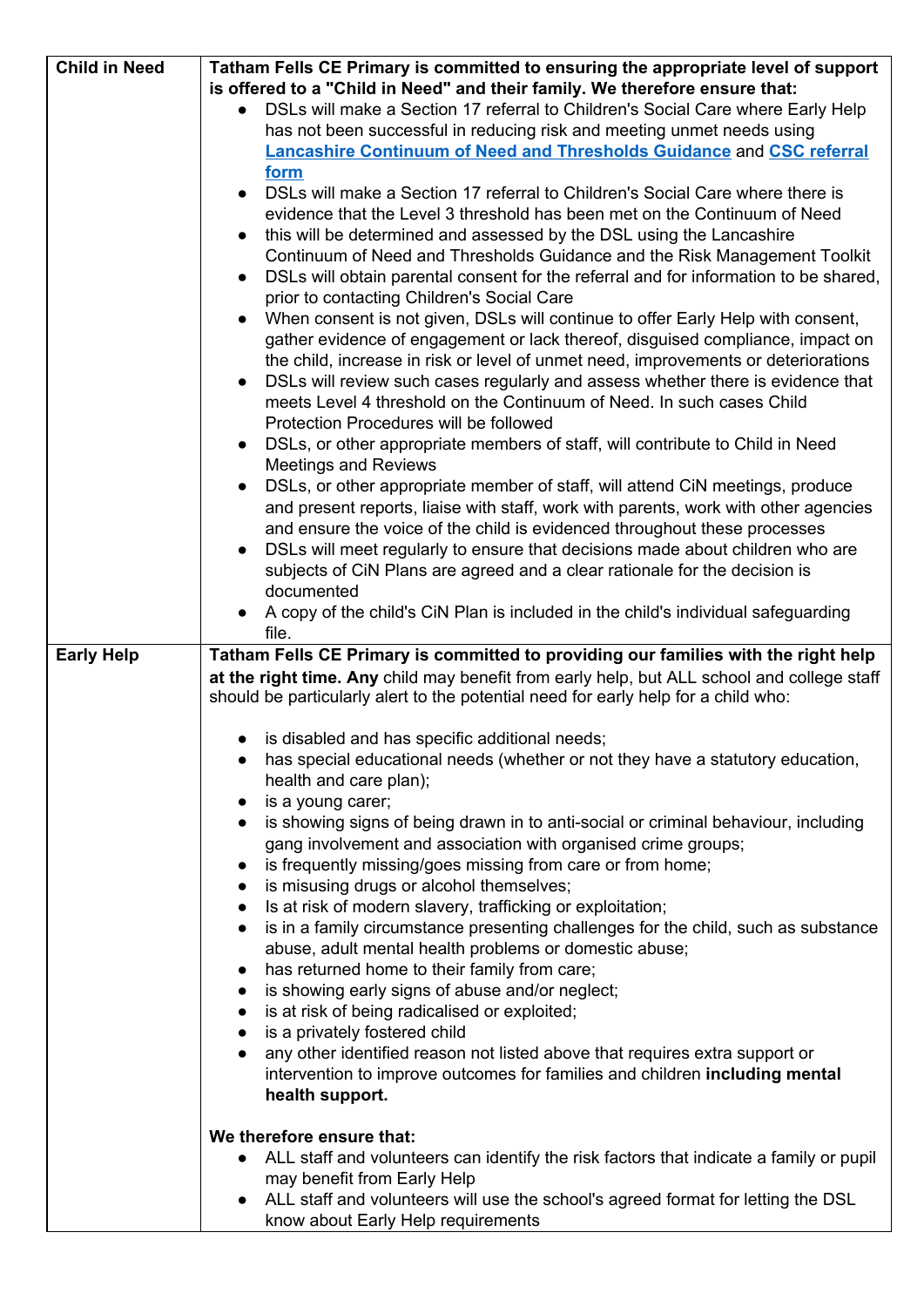|                     | DSLs will undertake a CAF assessment, when appropriate, to identify what Early                |
|---------------------|-----------------------------------------------------------------------------------------------|
|                     | Help is required                                                                              |
|                     | DSLs will signpost and refer to appropriate support agencies                                  |
|                     | • DSLs will lead on TAF meetings where is it appropriate for them to do so                    |
|                     | • DSLs will utilise Children and Family Wellbeing Service using the Request for               |
|                     | <b>Support form</b>                                                                           |
|                     | • DSLs will refer to CSC where Early Help has not been successful in reducing risk            |
|                     | and meeting unmet needs using <b>Lancashire Continuum of Need and</b>                         |
|                     | <b>Thresholds Guidance and CSC Referral Form</b>                                              |
|                     | • DSLs and other identified staff will identify and work with any organisations that          |
|                     | are relevant in meeting the needs of pupils and their families                                |
|                     | DSLs and other identified staff will initiate and maintain positive and supportive            |
|                     | relationships with parents and carers of children who may benefit from Early Help             |
|                     | DSLs or appropriately trained school staff will generally be the lead for Early Help          |
|                     | cases if this is in the best interests of the family.                                         |
|                     |                                                                                               |
| <b>Specific</b>     | Tatham Fells CE Primary is committed to keeping our children safe from specific               |
| <b>Safeguarding</b> | forms of abuse.                                                                               |
|                     |                                                                                               |
|                     | We will formulate risk management plans where required using the guidance and                 |
|                     | template below.                                                                               |
|                     | We will ensure that:                                                                          |
|                     | • ALL staff and volunteers understand that there are specific and emerging ways in            |
|                     | which children can be abused and are aware of these specific issues, reporting                |
|                     | any concerns, in the appropriate manner to the DSL. Specific issues include (but              |
|                     | are not limited to):                                                                          |
|                     |                                                                                               |
|                     | <b>Radicalisation:</b> refers to the process by which a person comes to support terrorism and |
|                     | forms of extremism. There is no single way of identifying an individual who is likely to be   |
|                     | susceptible to an extremist ideology.                                                         |
|                     |                                                                                               |
|                     | • Tatham Fells CE Primary recognises that protection from extremism &                         |
|                     | radicalisation is a vital element of safeguarding                                             |
|                     | ALL staff and volunteers will have 'due regard to the need to prevent people from             |
|                     | being drawn into terrorism', known as the 'Prevent Duty'                                      |
|                     | Prevent Safeguarding Lead - Fiona Ip                                                          |
|                     | Prevent Governor Lead - Helen Wilkinson                                                       |
|                     | Prevent Curriculum Lead - Fiona Ip                                                            |
|                     |                                                                                               |
|                     | ALL staff and volunteers will have a general understanding of how to identify a               |
|                     | child who may be at risk of radicalisation                                                    |
|                     | ALL staff and volunteers will use professional judgement in identifying children              |
|                     | who might be at risk of radicalisation and act proportionately                                |
|                     | The school <b>Online Safety Policy</b> will ensure the safety of children by ensuring         |
|                     | they cannot access terrorist and extremist material when using the internet and               |
|                     | that suitable filtering software is in place                                                  |
|                     | DSLs understand when it is appropriate to make a referral to the Channel Panel                |
|                     | and are aware of how to do so.                                                                |
|                     |                                                                                               |
|                     | <b>PREVENT</b><br>LANCASHIRE                                                                  |
|                     | CHECKLIST.docx<br>SCHOOLS PREVENT H                                                           |
|                     |                                                                                               |
|                     | <b>Child Sexual Exploitation (CSE)</b> involves exploitative situations, contexts and         |

relationships where young people may receive something (e.g. food, accommodation,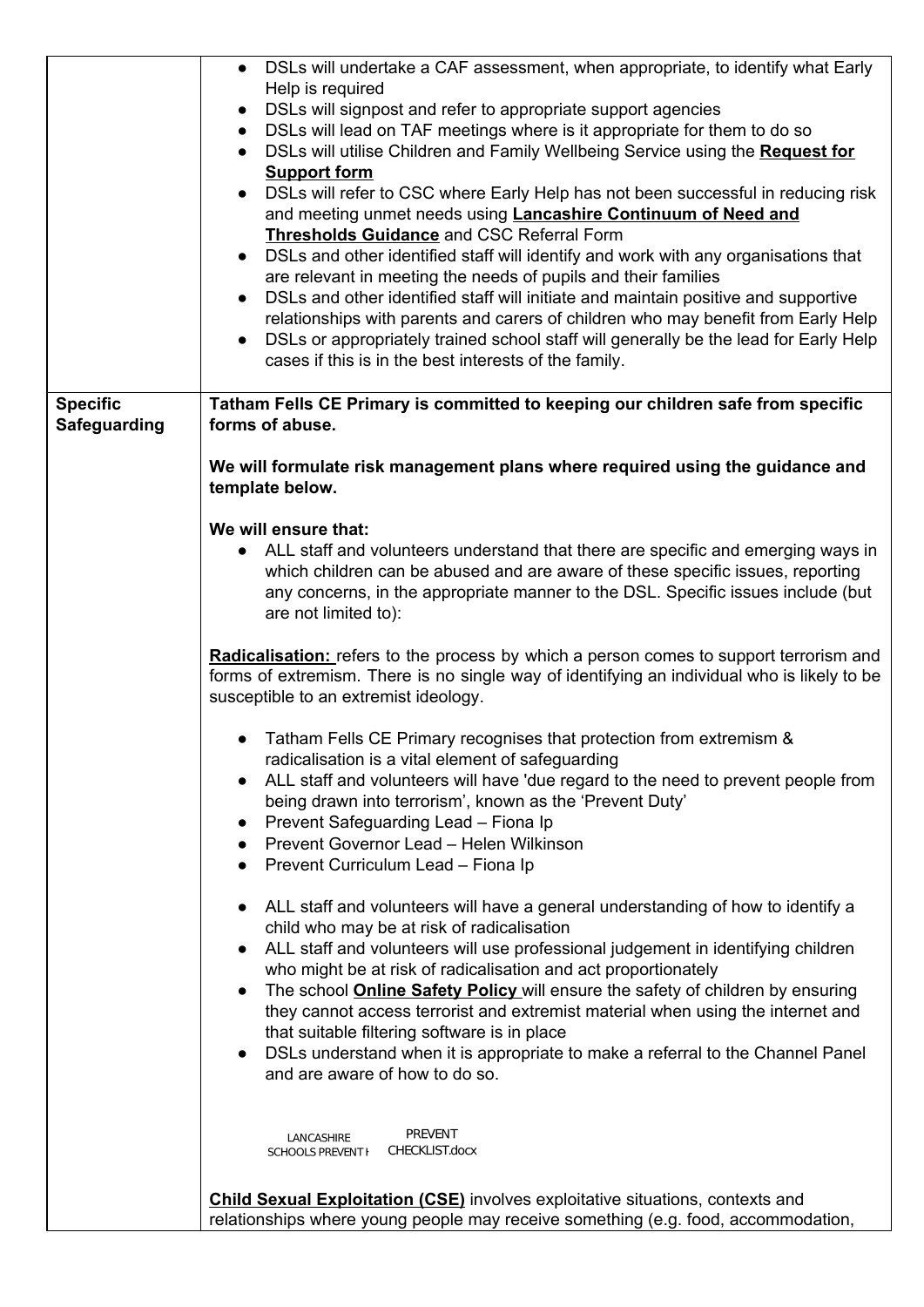drugs, alcohol, gifts or simply affection) as a result of engaging in sexual activities. The perpetrator will not only groom the victim (possibly over a long period of time) but will always hold some kind of power which increases as the exploitative relationship develops. Sexual exploitation involves a degree of coercion, intimidation or enticement, including unwanted pressures from peers to have sex, sexual bullying including on line bullying (cyberbullying) and grooming. It is important to recognise that some young people who are being sexually exploited do not exhibit any external signs of this abuse and do not recognise that they are a victim of abuse.

- **●** The school curriculum (whereby sexual relationships/PSHE is delivered) will include relevant information around the risks associated with CSE
- The school **[Online](http://www.lancsngfl.ac.uk/onlinesafety/index.php?category_id=13) Safety Policy** will ensure the safety of children by ensuring they cannot access inappropriate material when using the internet and that suitable filtering software is in place

**Child Criminal Exploitation -** is a form of child abuse. It occurs where an individual or group takes advantage of an imbalance of power to coerce, control, manipulate or deceive a child or young person under the age of 18 into any criminal activity:- (a) in exchange for something the victim needs or wants, and/or

(b) for the financial or other advantage of the perpetrator or facilitator and/or (c) through violence or the threat of violence. Child criminal exploitation does not always involve physical contact; it can also occur through the use of technology. CCE:-

- can affect any child or young person (male or female) under the age of 18 years
- can affect any vulnerable adult over the age of 18 years
- can still be exploitation even if the activity appears consensual
- can involve force and/or enticement-based methods of compliance and is often accompanied by violence or threats of violence
- can be perpetrated by individuals or groups, males or females, and young people or adults; and
- is typified by some form of power imbalance in favour of those perpetrating the exploitation. Whilst age may the most obvious, this power imbalance can also be due to a range of other factors including gender, cognitive ability, physical strength, status, and access to economic or other resources.

Criminal exploitation of children can include **County Lines**. This is a geographically widespread form of harm that is a typical feature of county lines criminal activity: drug networks or gangs groom and exploit children and young people to carry drugs and money from urban areas to suburban and rural areas, market and seaside towns or move drugs from A to B. Key to identifying potential involvement in county lines are missing episodes, when the victim may have been trafficked or the purpose of transporting drugs and a referral to the National Referral [Mechanism](https://www.gov.uk/government/publications/human-trafficking-victims-referral-and-assessment-forms/guidance-on-the-national-referral-mechanism-for-potential-adult-victims-of-modern-slavery-england-and-wales#what-the-national-referral-mechanism-is) should be considered in addition to normal safeguarding procedures.

**Honour Based Abuse (HBA) Honour based abuse** is a collection of practices used to control behaviour within families in order to protect perceived cultural and religious beliefs and/or **honour**. **Violence or abuse** can occur when perpetrators perceive that a relative has shamed the family and/or community by breaking their **honour** code.

**Forced Marriage** is one whereby one or both parties do not consent to marriage but are forced to do so through violence, threats or any form of coercion. Schools play an important role in safeguarding children from being forced to marry.

**Female Genital Mutilation (FGM)** is encompassed within the term Honour Based Abuse: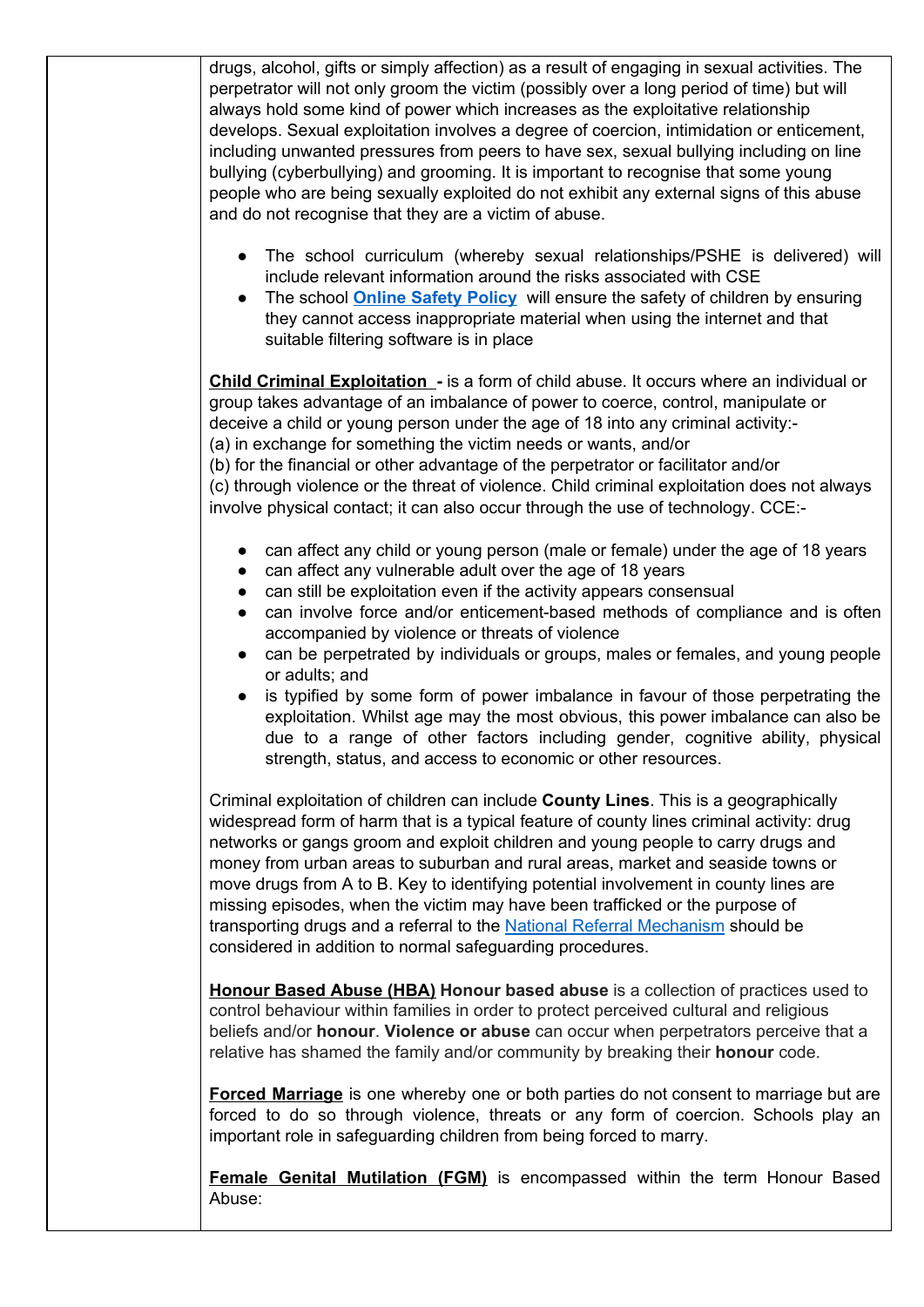| ALL staff and volunteers are aware of the "one chance rule" and will report all<br>cases of suspected Honour Based Abuse or FGM to the DSL immediately<br>FGM is illegal in the UK and a form of child abuse with long-lasting harmful<br>$\bullet$                                                                                                                                                                                                                                                                                                                                                                                          |
|----------------------------------------------------------------------------------------------------------------------------------------------------------------------------------------------------------------------------------------------------------------------------------------------------------------------------------------------------------------------------------------------------------------------------------------------------------------------------------------------------------------------------------------------------------------------------------------------------------------------------------------------|
| consequences                                                                                                                                                                                                                                                                                                                                                                                                                                                                                                                                                                                                                                 |
| ALL staff need to be alert to the possibility of when a female pupil may be at risk<br>$\bullet$<br>of FGM or when it may have been conducted on them<br>Whilst all staff should speak to the designated safeguarding lead (or deputy)<br>$\bullet$                                                                                                                                                                                                                                                                                                                                                                                          |
| with regard to any concerns about female genital mutilation (FGM), there is a<br>specific legal duty on teachers. If a teacher, in the course of their work in the<br>profession, discovers that an act of FGM appears to have been carried out on<br>a girl under the age of 18 or there are concerns this may be about to happen,<br>the teacher must report this to the police.                                                                                                                                                                                                                                                           |
| Modern Slavery The Modern Slavery Act 2015 places a new statutory duty on public<br>authorities, including schools, to notify the National Crime Agency (NCA) (section 52 of<br>the Act) on observing signs or receiving intelligence relating to modern slavery. The<br>public authority (including schools) bears this obligation where it has 'reasonable<br>grounds to believe that a person may be a victim of slavery or human trafficking':                                                                                                                                                                                           |
| • Staff must be aware of the above and contact the DSL should they suspect or<br>receive information that either parents or their children may be victims of modern<br>slavery. The DSL should then contact the NCA and follow their normal<br>safeguarding procedures.                                                                                                                                                                                                                                                                                                                                                                      |
| Peer on Peer Abuse (including sexual violence and harassment) occurs when a<br>young person is exploited, bullied and / or harmed by their peers who are the same or<br>similar age; everyone directly involved in peer on peer abuse is under the age of 18.<br>Please see Peer on Peer abuse Pan Lancashire procedures.                                                                                                                                                                                                                                                                                                                    |
| Tatham Fells CE Primary will refer to specific guidance in Keeping Children Safe in<br>Education Part five: Child on Child Sexual Violence and Sexual Harassment.                                                                                                                                                                                                                                                                                                                                                                                                                                                                            |
| This is most likely to include, but may not be limited to: bullying (including<br>cyberbullying); physical abuse such as hitting, kicking, shaking, biting, hair pulling, or<br>otherwise causing physical harm; sexual violence and sexual harassment; sexting (also<br>known as youth produced sexual imagery); and initiation/hazing type violence and rituals.<br>This will also include <b>Upskirting.</b> It typically involves taking a photograph under a<br>person's clothing without them knowing, with the intention of viewing their genitals<br>or buttocks for sexual gratification or causing humiliation, distress or alarm. |
| • ALL staff and volunteers understand that children can abuse other children<br>ALL staff and volunteers will inform the DSL of suspected peer abuse and record<br>$\bullet$<br>in line with schools recording policy                                                                                                                                                                                                                                                                                                                                                                                                                        |
| Peer on peer abuse will be taken as seriously as any other form of abuse<br>$\bullet$<br>All staff understand that abuse is abuse and should never be tolerated or<br>$\bullet$                                                                                                                                                                                                                                                                                                                                                                                                                                                              |
| passed off as "banter", "just having a laugh" or "part of growing up                                                                                                                                                                                                                                                                                                                                                                                                                                                                                                                                                                         |
| All staff will understand that pupils with SEND are more prone to peer group<br>$\bullet$                                                                                                                                                                                                                                                                                                                                                                                                                                                                                                                                                    |
| isolation and school will have extra pastoral support to address this.<br>Physical abuse between peers will be managed under the school's Behaviour                                                                                                                                                                                                                                                                                                                                                                                                                                                                                          |
| $\bullet$<br><b>Policy</b>                                                                                                                                                                                                                                                                                                                                                                                                                                                                                                                                                                                                                   |
| Emotional abuse between peers will be managed under the school's<br>$\bullet$                                                                                                                                                                                                                                                                                                                                                                                                                                                                                                                                                                |
| <b>Anti-Bullying Policy</b><br>Harmful sexual behaviour will be identified and managed using the <b>Brook Traffic</b><br>$\bullet$                                                                                                                                                                                                                                                                                                                                                                                                                                                                                                           |
| <b>Light Tool</b> and with support and guidance from LCC Schools Safeguarding<br><b>Officers</b>                                                                                                                                                                                                                                                                                                                                                                                                                                                                                                                                             |
| Sexting – (See specific guidance below in regards to Sexting)                                                                                                                                                                                                                                                                                                                                                                                                                                                                                                                                                                                |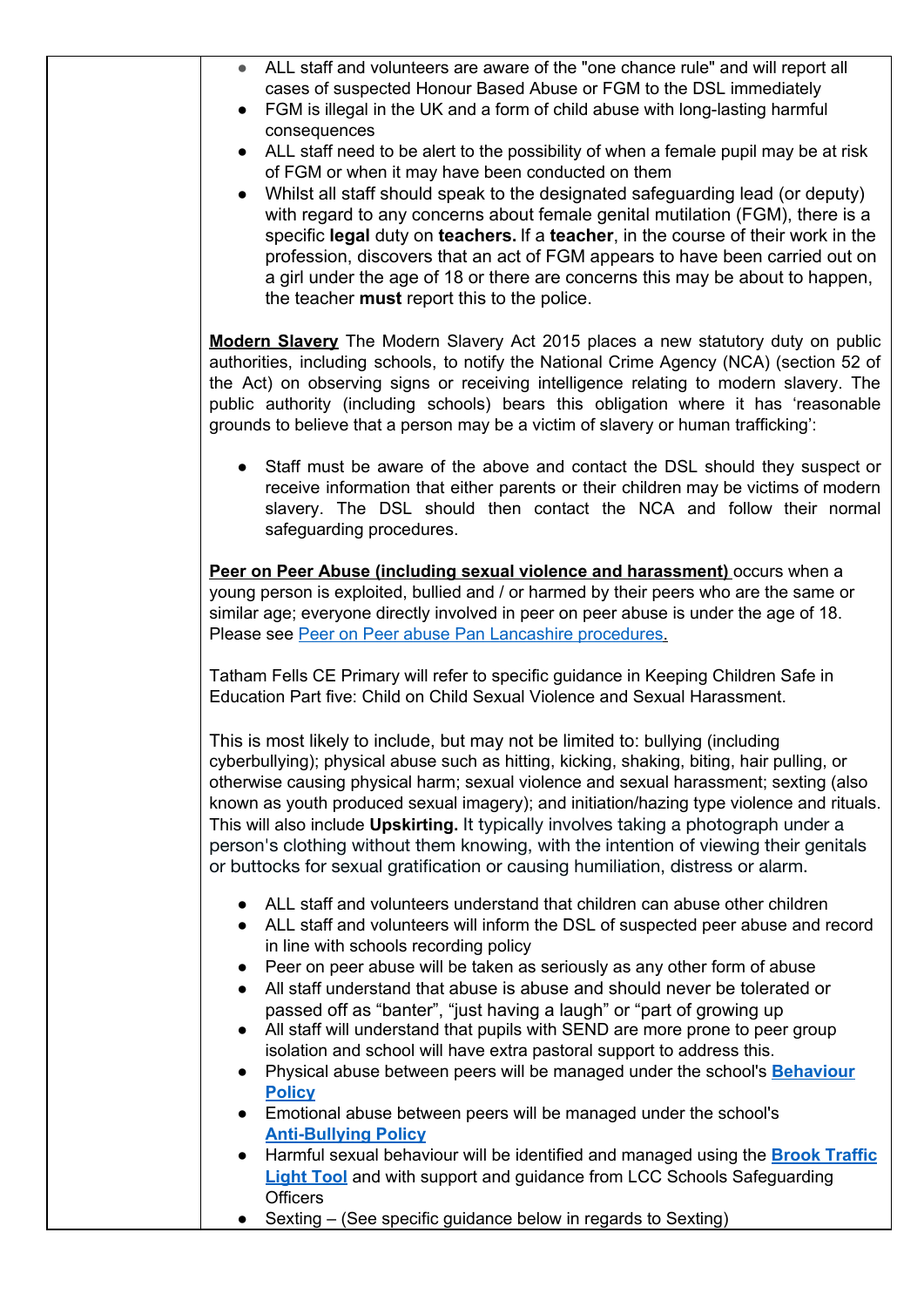| $\bullet$              | In cases of suspected or actual peer on peer abuse a risk assessment will be                                                                                         |
|------------------------|----------------------------------------------------------------------------------------------------------------------------------------------------------------------|
|                        | undertaken and appropriate and proportionate control measures put in place to                                                                                        |
|                        | manage and reduce risk.                                                                                                                                              |
|                        | DSLs understand that regarding peer on peer abuse, the victim and the                                                                                                |
|                        | perpetrator are likely to have unmet needs and require support and assessment<br>to determine these                                                                  |
| $\bullet$              | The DSL will assess on a case-by-case basis, supported by children's social                                                                                          |
|                        | care and the police if required to ensure the most appropriate response for the                                                                                      |
|                        | children / young people involved                                                                                                                                     |
| $\bullet$              | The DSL will consider:                                                                                                                                               |
| $\bullet$              | the wishes of the victim in terms of how they want to proceed                                                                                                        |
| $\bullet$              | the nature of the alleged incident                                                                                                                                   |
| $\bullet$              | the ages of the children involved                                                                                                                                    |
| $\bullet$              | the development stages of the children involved                                                                                                                      |
| $\bullet$<br>$\bullet$ | any power imbalance between the children<br>is the incident a one-off or a sustained pattern of abuse                                                                |
| $\bullet$              | are there ongoing risks to the victim, other children, school or college staff                                                                                       |
| $\bullet$              | contextual safeguarding issues.                                                                                                                                      |
|                        |                                                                                                                                                                      |
| $\bullet$              | Following a report of sexual violence, the designated safeguarding lead<br>(or deputy) will make an immediate risk and needs assessment,<br>considering:             |
| $\bullet$              | the victim                                                                                                                                                           |
| $\bullet$              | the alleged perpetrator                                                                                                                                              |
| $\bullet$              | all other children (and if appropriate adult students and staff).                                                                                                    |
| $\bullet$              | Risk assessments will be recorded and kept under review as a minimum                                                                                                 |
|                        | termly.                                                                                                                                                              |
|                        | <b>Examples of risk Assessments and Guidance below:</b>                                                                                                              |
|                        |                                                                                                                                                                      |
|                        |                                                                                                                                                                      |
|                        |                                                                                                                                                                      |
|                        | Lancashire Education Lancashire Risk<br>Risk Management Pla Management Plans                                                                                         |
|                        |                                                                                                                                                                      |
|                        | (Further detailed guidance on Child on Child Sexual Violence and Sexual Harassment is                                                                                |
|                        | found in Keeping Children Safe in Education 2020, part 5).                                                                                                           |
|                        | Domestic abuse is any incident or pattern of incidents of controlling, coercive,<br>threatening behaviour, violence or abuse between those aged 16 and over who are, |
|                        | or have been, intimate partners or family members regardless of gender or sexuality.                                                                                 |
|                        | The abuse can encompass, but is not limited to:                                                                                                                      |
|                        | Psychological                                                                                                                                                        |
|                        | • Physical                                                                                                                                                           |
|                        | Sexual                                                                                                                                                               |
|                        | • Financial<br>• Emotional                                                                                                                                           |
|                        |                                                                                                                                                                      |
|                        | Exposure to domestic abuse and / or violence can have a serious, long lasting                                                                                        |
|                        | emotional and psychological impact on children. In some cases, a child may blame                                                                                     |
|                        | themselves for the abuse or may have had to leave the family home as a result.                                                                                       |
|                        |                                                                                                                                                                      |
|                        | ALL staff and volunteers understand what domestic abuse is and the potential                                                                                         |
|                        | impact upon children and how this might be displayed.<br>The DSLs will: -                                                                                            |
|                        | Ensure that the school has suitably trained Key Adult/s in order to fulfil its                                                                                       |
|                        |                                                                                                                                                                      |

obligations under Operation Encompass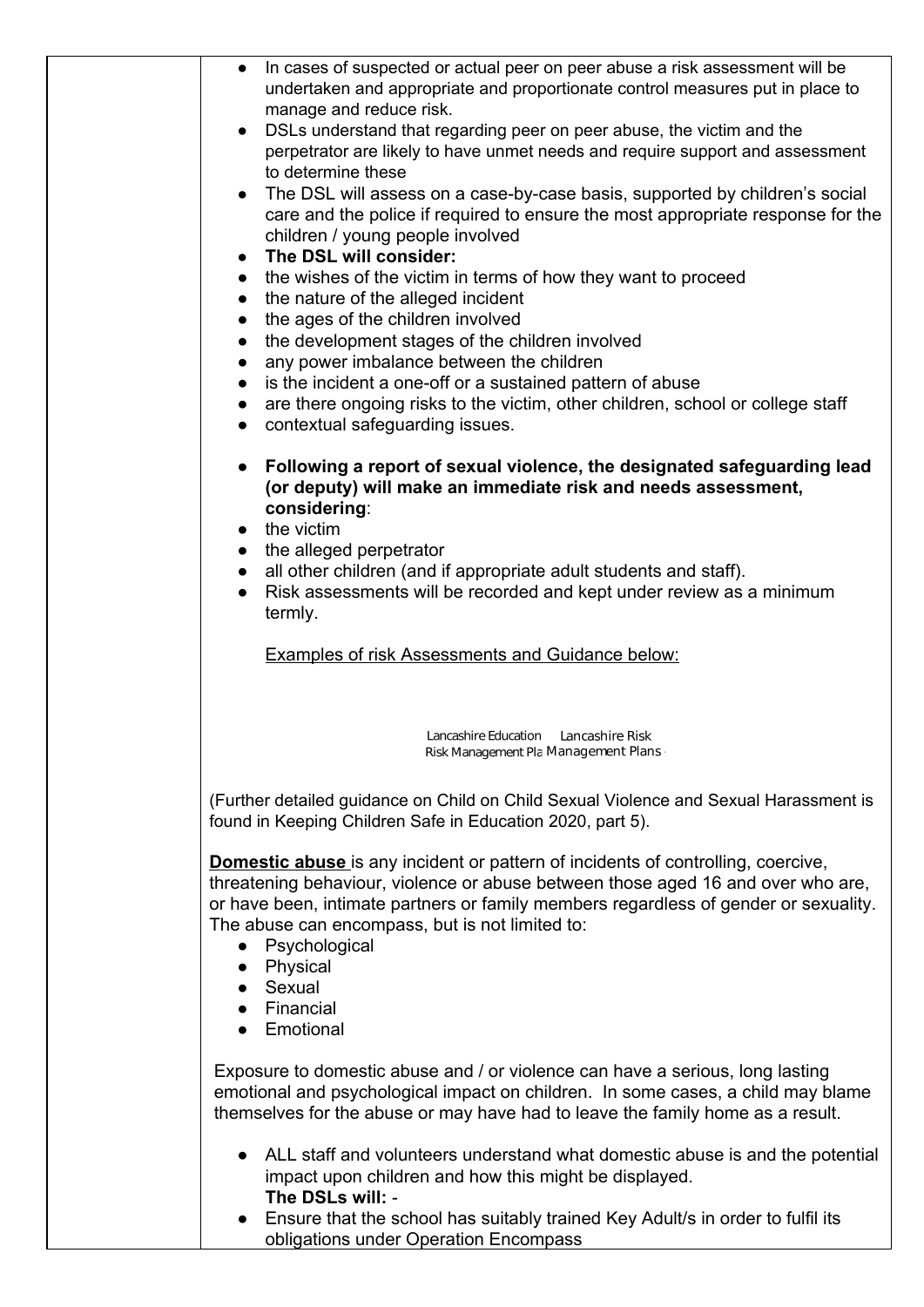| $\bullet$<br>$\bullet$              | Ensure that the school's commitment to Operation Encompass is known<br>throughout the school community via the means of staff training, parental<br>letters, posters and the school website<br>School will provide an overview of Operation Encompass with the names of                                                                                                                                                                                        |
|-------------------------------------|----------------------------------------------------------------------------------------------------------------------------------------------------------------------------------------------------------------------------------------------------------------------------------------------------------------------------------------------------------------------------------------------------------------------------------------------------------------|
|                                     | the Op Encompass leads and a link to the Op Encompass website<br>(https://www.operationencompass.org/) Operation Encompass lead is Fiona<br>Ip                                                                                                                                                                                                                                                                                                                 |
|                                     | <b>Children Missing from Education</b> can be a potential sign of abuse or neglect<br>including sexual exploitation, child criminal exploitation, undergoing female genital<br>mutilation, forced marriage or travelling to conflict zones.                                                                                                                                                                                                                    |
| $\bullet$<br>$\bullet$              | ALL staff and volunteers follow school procedures when a child misses education<br>particularly on repeat occasions to help identify the risk of abuse and neglect<br>The school Attendance Policy is up to date, reviewed annually and includes<br>reference to CME and procedures followed in the case of children missing or who<br>have attendance concerns                                                                                                |
| $\bullet$<br>$\bullet$              | There is an admissions policy and an attendance register<br>The Local Authority is informed of any pupil who fails to attend school regularly,<br>or has been absent without the schools permission for a continuous period of 10<br>school days or more                                                                                                                                                                                                       |
| $\bullet$<br>$\bullet$              | Where reasonably possible schools and colleges should hold more than one<br>emergency contact number for their pupils and students.<br>ALL staff will be aware that children going missing from education can be a<br>warning sign of safeguarding considerations                                                                                                                                                                                              |
| the police.                         | Sexting is defined as the production and/or sharing of sexual photos and videos of and<br>by young people who are under the age of 18. (UKCCIS, 2016), It includes nude or<br>nearly nude images and/or sexual acts. It is also referred to as 'youth produced sexual<br>imagery'. 'Sexting' does not include the sharing of sexual photos and videos of under-18<br>year olds with or by adults. This is a form of child sexual abuse and must be referred to |
| $\bullet$<br>$\bullet$              | School staff are aware of how to manage sexting incidents and must pass on any<br>incidents or concerns to the DSL<br>School staff are aware that they should never view, download or share the                                                                                                                                                                                                                                                                |
| $\bullet$<br>$\bullet$              | imagery, or ask a child to share or download - this is illegal<br>If staff have already viewed the imagery by accident (e.g. if a young person has<br>showed it to them before they could ask them not to), report this to the DSL<br>Staff will not delete the imagery or ask the young person to delete it.                                                                                                                                                  |
| $\bullet$<br>$\bullet$<br>$\bullet$ | Staff will not ask the young person(s) who are involved in the incident to disclose<br>information regarding the imagery. This is the responsibility of the DSL<br>Staff will keep details of the incident confidential, reporting this to the DSL<br>Staff are mindful not to do anything to blame or shame any young people<br>involved                                                                                                                      |
| $\bullet$<br>$\bullet$              | The incident will be followed up by the DSL or Deputies and follow appropriate<br>guidelines as set in (UKCCIS, 2016).<br>If the DSL/ SLT must view the images, this should be discussed and done so in a<br>private space and the reasoning behind this must be logged on the incident                                                                                                                                                                        |
|                                     | report.                                                                                                                                                                                                                                                                                                                                                                                                                                                        |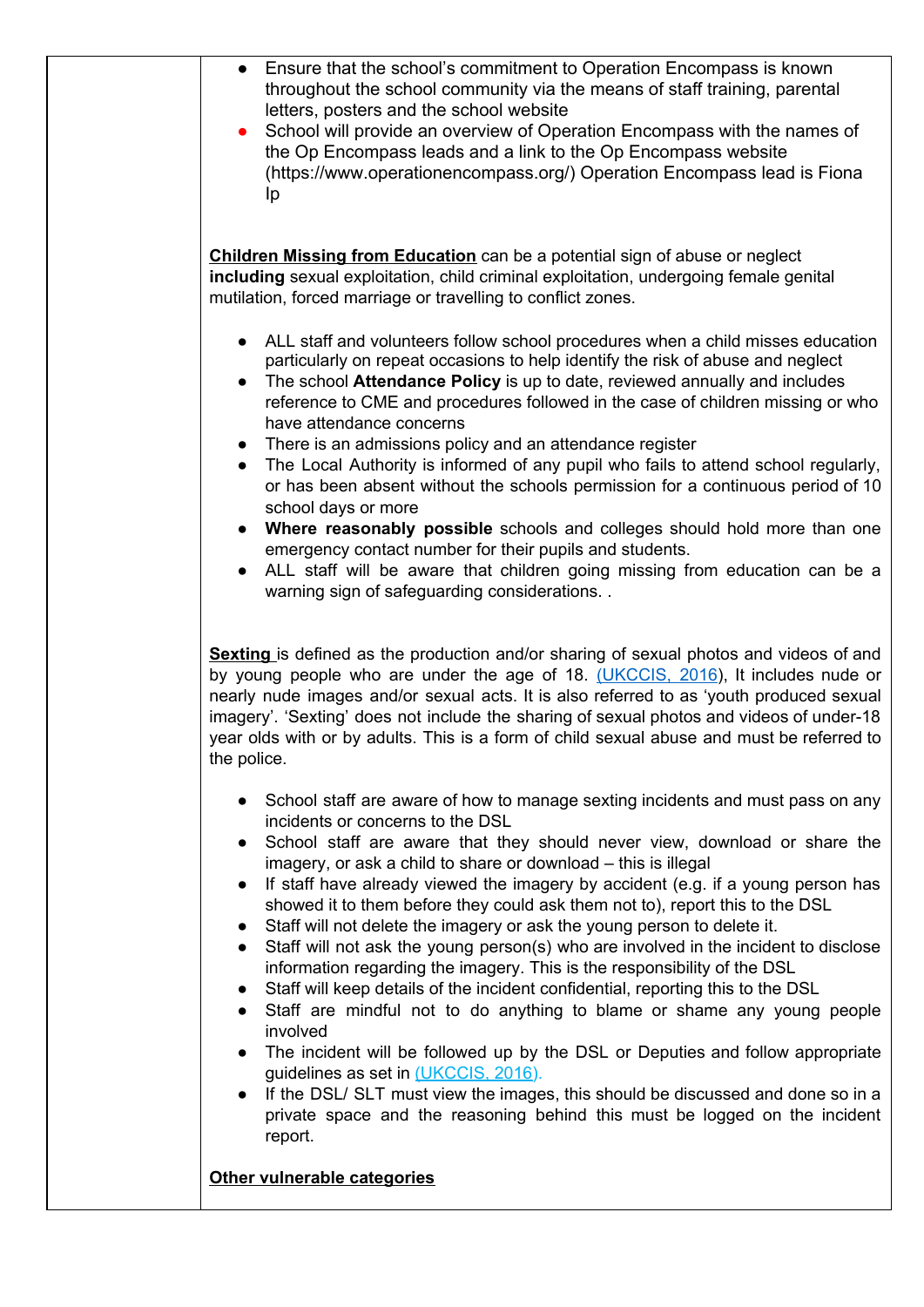|                       | • ALL staff will have read Annex A of Keeping Children Safe in Education and be<br>aware of specific forms of abuse and safeguarding issues and vulnerable groups<br>of children including;<br>Children in the Court system;<br>$\bullet$<br>• Children with family members in prison<br>• Child Criminal Exploitation<br>Homelessness<br>For all specific safeguarding issues, DSLs will seek advice from LCC Schools<br>Safeguarding Officers or MASH Education Officers and follow national and local<br>guidance. https://panlancashirescb.proceduresonline.com/chapters/contents.html |
|-----------------------|--------------------------------------------------------------------------------------------------------------------------------------------------------------------------------------------------------------------------------------------------------------------------------------------------------------------------------------------------------------------------------------------------------------------------------------------------------------------------------------------------------------------------------------------------------------------------------------------|
| <b>Online Safety</b>  | Tatham Fells CE Primary is committed to keeping pupils safe online. We therefore                                                                                                                                                                                                                                                                                                                                                                                                                                                                                                           |
|                       | ensure that:                                                                                                                                                                                                                                                                                                                                                                                                                                                                                                                                                                               |
|                       | • ALL staff and volunteers understand that children can be harmed online via<br>hurtful and abusive messages, enticing children to engage in age inappropriate<br>conversations, sharing and production of indecent images or encouraging risk<br>taking behaviour                                                                                                                                                                                                                                                                                                                         |
|                       | • The school's Online Safety Policy details how we keep pupils safe when using<br>the internet and mobile technology                                                                                                                                                                                                                                                                                                                                                                                                                                                                       |
|                       | Online bullying by pupils, via texts and emails, will be treated as seriously as any                                                                                                                                                                                                                                                                                                                                                                                                                                                                                                       |
|                       | other type of bullying and will be managed through our <b>Anti-bullying /</b>                                                                                                                                                                                                                                                                                                                                                                                                                                                                                                              |
|                       | <b>Behaviour Policy</b>                                                                                                                                                                                                                                                                                                                                                                                                                                                                                                                                                                    |
|                       | • There is a clear and explicit procedure for dealing with mobile phones that are<br>brought into school by children no children should have mobile phones in school.                                                                                                                                                                                                                                                                                                                                                                                                                      |
|                       | DfE advice; Searching, Screening and Confiscation is followed where there is<br>$\bullet$                                                                                                                                                                                                                                                                                                                                                                                                                                                                                                  |
|                       | a need to search a pupil for a mobile device<br>When school become aware of an online safety issue that has occurred outside<br>$\bullet$                                                                                                                                                                                                                                                                                                                                                                                                                                                  |
|                       | of school, it is managed in accordance with the school Online Safety Policy                                                                                                                                                                                                                                                                                                                                                                                                                                                                                                                |
|                       | The school has appropriate filters and monitoring systems in place regarding use<br>$\bullet$                                                                                                                                                                                                                                                                                                                                                                                                                                                                                              |
|                       | of internet (3G and 4G) in school - these should be detailed in the Online Safety                                                                                                                                                                                                                                                                                                                                                                                                                                                                                                          |
|                       | Policy.                                                                                                                                                                                                                                                                                                                                                                                                                                                                                                                                                                                    |
| <b>Record Keeping</b> | Tatham Fells CE Primary is committed to recording all matters relating to the<br>welfare of children in a relevant format. We therefore ensure that:                                                                                                                                                                                                                                                                                                                                                                                                                                       |
|                       | DSLs will create and maintaining accurate safeguarding records<br>$\bullet$                                                                                                                                                                                                                                                                                                                                                                                                                                                                                                                |
|                       | There is an agreed format for reporting all matters relating to child wellbeing, from<br>$\bullet$                                                                                                                                                                                                                                                                                                                                                                                                                                                                                         |
|                       | an early help requirement to a disclosure of abuse                                                                                                                                                                                                                                                                                                                                                                                                                                                                                                                                         |
|                       | ALL staff use the agreed format for passing on concerns<br>$\bullet$                                                                                                                                                                                                                                                                                                                                                                                                                                                                                                                       |
|                       | Concerns should be factual and evidence based<br>$\bullet$<br>Concerns should be written in ink, signed and dated<br>$\bullet$                                                                                                                                                                                                                                                                                                                                                                                                                                                             |
|                       | Concerns should be passed directly to the DSL<br>$\bullet$                                                                                                                                                                                                                                                                                                                                                                                                                                                                                                                                 |
|                       | ALL concern logs will be kept either in whole school safeguarding file<br>$\bullet$                                                                                                                                                                                                                                                                                                                                                                                                                                                                                                        |
|                       | A pupil will have an individual safeguarding file when there has been a number of<br>$\bullet$                                                                                                                                                                                                                                                                                                                                                                                                                                                                                             |
|                       | concerns, an offer of Early Help or the family is, or has been at Level 2 or above                                                                                                                                                                                                                                                                                                                                                                                                                                                                                                         |
|                       | on the Continuum of Need                                                                                                                                                                                                                                                                                                                                                                                                                                                                                                                                                                   |
|                       | DSLs will record all discussions, decisions and rationale behind decisions and<br>$\bullet$<br>sharing of information in the child's records                                                                                                                                                                                                                                                                                                                                                                                                                                               |
|                       | DSLs will record evidence of child's wishes, professional challenge, offers of early<br>$\bullet$                                                                                                                                                                                                                                                                                                                                                                                                                                                                                          |
|                       | help and multi-agency working                                                                                                                                                                                                                                                                                                                                                                                                                                                                                                                                                              |
|                       | When individual pupils are discussed during staff meetings, such as supervision,                                                                                                                                                                                                                                                                                                                                                                                                                                                                                                           |
|                       | staff updates or risk assessments etc. pupil information should be anonymised or                                                                                                                                                                                                                                                                                                                                                                                                                                                                                                           |
|                       | stored in a secure manner<br>All safeguarding records will be stored securely in a locked drawer/ safe                                                                                                                                                                                                                                                                                                                                                                                                                                                                                     |
|                       | Only DSLs and other named staff will have access to safeguarding records<br>$\bullet$                                                                                                                                                                                                                                                                                                                                                                                                                                                                                                      |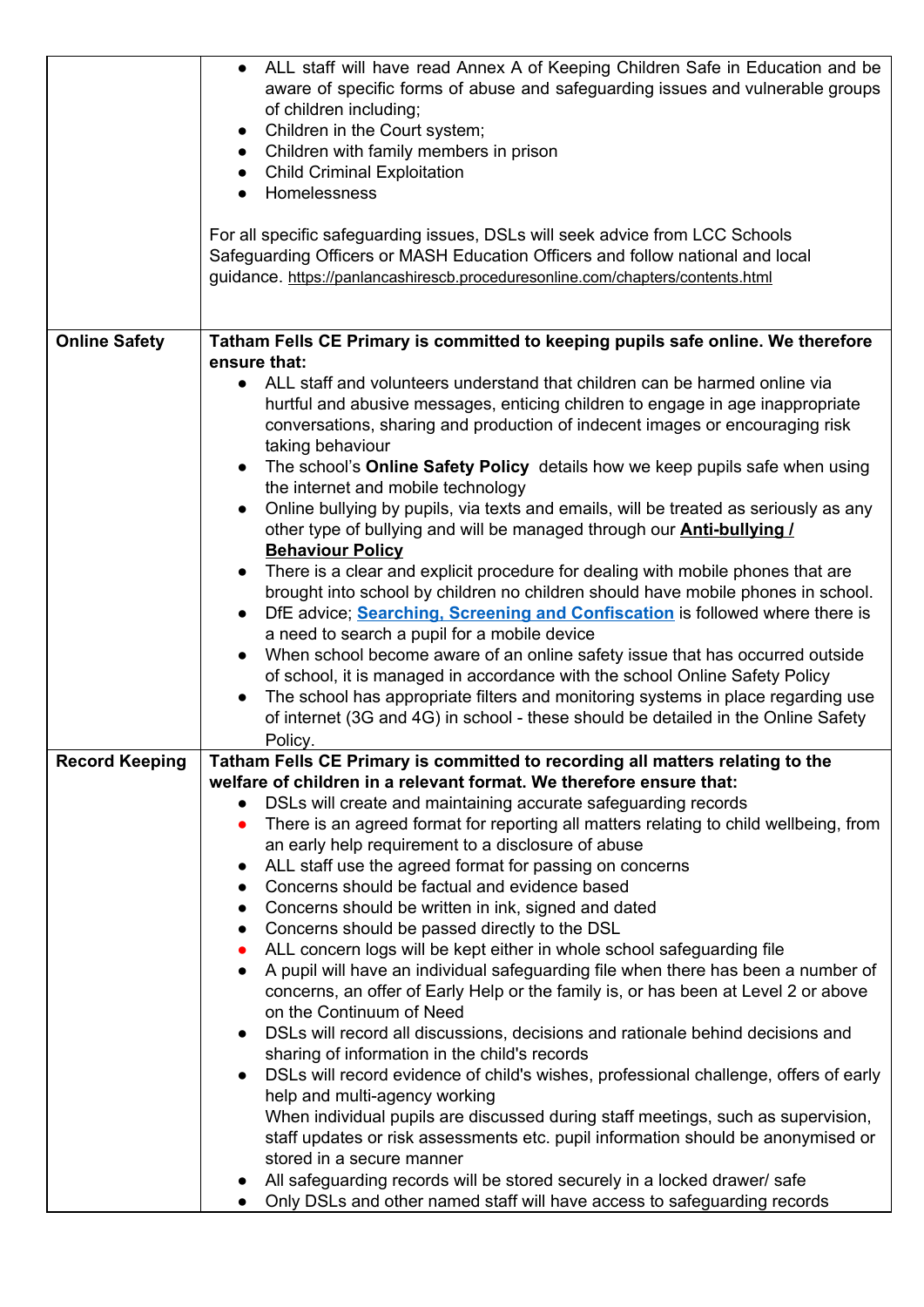|                    | • A pupil's safeguarding file will be transferred, in its entirety, to the educational<br>establishment where the child moves to, unless there is ongoing legal action<br>The safeguarding file will be sent securely to the DSL at the receiving school<br>$\bullet$<br>A receipt will be obtained at time of transfer and the responsibility for the<br>$\bullet$<br>safeguarding records will pass to the receiving school |  |  |  |
|--------------------|-------------------------------------------------------------------------------------------------------------------------------------------------------------------------------------------------------------------------------------------------------------------------------------------------------------------------------------------------------------------------------------------------------------------------------|--|--|--|
|                    | The educational establishment where the pupil attends at statutory school leaving                                                                                                                                                                                                                                                                                                                                             |  |  |  |
|                    | age (18) will securely retain the safeguarding records until the child's $25th$                                                                                                                                                                                                                                                                                                                                               |  |  |  |
|                    | birthday. Safeguarding records will then be destroyed securely                                                                                                                                                                                                                                                                                                                                                                |  |  |  |
|                    | School will seek advice from legal services and/or Schools Safeguarding Officers<br>$\bullet$<br>if any staff are unclear about any aspects of safeguarding record keeping.                                                                                                                                                                                                                                                   |  |  |  |
| <b>Safer</b>       | Tatham Fells CE Primary is committed to keeping pupils safe by ensuring that                                                                                                                                                                                                                                                                                                                                                  |  |  |  |
| <b>Recruitment</b> | adults who work or volunteer in school are safe to do so. We therefore ensure                                                                                                                                                                                                                                                                                                                                                 |  |  |  |
|                    | that:                                                                                                                                                                                                                                                                                                                                                                                                                         |  |  |  |
|                    | <b>LCC Human Resources guidance</b> is adhered to, to ensure that there is a strong<br>$\bullet$                                                                                                                                                                                                                                                                                                                              |  |  |  |
|                    | reference and commitment to safeguarding during advertisement, selection and<br>recruitment of new staff                                                                                                                                                                                                                                                                                                                      |  |  |  |
|                    | Ensure that there are sufficient staff/Governors who have undertaken appropriate                                                                                                                                                                                                                                                                                                                                              |  |  |  |
|                    | Safer Recruitment training in the last 5 years to enable at least one person on<br>every recruitment panel to be appropriately trained. This is a legal requirement.                                                                                                                                                                                                                                                          |  |  |  |
|                    | • There are at least 2 people on each selection panel.                                                                                                                                                                                                                                                                                                                                                                        |  |  |  |
|                    | ALL staff will monitor the conduct of all adults who come into contact with children                                                                                                                                                                                                                                                                                                                                          |  |  |  |
|                    | at school and report any concerns to the Headteacher                                                                                                                                                                                                                                                                                                                                                                          |  |  |  |
|                    | Relevant, proportionate and lawful checks are undertaken on all adults who<br>$\bullet$<br>regularly work at, or visit the school<br>A Single Central Record is kept of checks that are undertaken on all adults who<br>regularly work at, or visit the                                                                                                                                                                       |  |  |  |
|                    |                                                                                                                                                                                                                                                                                                                                                                                                                               |  |  |  |
|                    |                                                                                                                                                                                                                                                                                                                                                                                                                               |  |  |  |
|                    | The SCR is stored securely and electronically $-$ and only accessed by<br>$\bullet$                                                                                                                                                                                                                                                                                                                                           |  |  |  |
|                    | designated staff and governors                                                                                                                                                                                                                                                                                                                                                                                                |  |  |  |
|                    | HT/Chair of Governors should evidence regular (at least termly)                                                                                                                                                                                                                                                                                                                                                               |  |  |  |
|                    | oversight/scrutiny of the SCR<br>Evidence of staff members identity, required qualifications and the right to work in<br>$\bullet$<br>the UK will be kept in individual personnel files                                                                                                                                                                                                                                       |  |  |  |
|                    |                                                                                                                                                                                                                                                                                                                                                                                                                               |  |  |  |
|                    | Covering (umbrella) letters will be obtained from agencies and other employers<br>that provide staff to work in school to confirm that appropriate checks have been<br>undertaken. Agencies will be requested to complete the checklist found at<br>Appendix Q of the R&S Guidance. (Copy here)                                                                                                                               |  |  |  |
|                    | Appendix Q -<br>Agency R&S checklis                                                                                                                                                                                                                                                                                                                                                                                           |  |  |  |
|                    | Individual identity checks will be undertaken on those staff detailed above to<br>$\bullet$                                                                                                                                                                                                                                                                                                                                   |  |  |  |
|                    | ensure they are employees of the named agency/employer<br>A transfer of control agreement will be used where other agencies/organisations<br>$\bullet$                                                                                                                                                                                                                                                                        |  |  |  |
|                    |                                                                                                                                                                                                                                                                                                                                                                                                                               |  |  |  |
|                    | use school premises and are not operating under school's safeguarding policies                                                                                                                                                                                                                                                                                                                                                |  |  |  |
|                    | and procedures<br>Adults who are involved in the management or provision of child care of children<br>$\bullet$                                                                                                                                                                                                                                                                                                               |  |  |  |
|                    | in Early Years, or in out of school provision for children up to 8 years old, will                                                                                                                                                                                                                                                                                                                                            |  |  |  |
|                    | make a declaration that they are not disqualified under the Child Care Act 2006.                                                                                                                                                                                                                                                                                                                                              |  |  |  |
|                    | With regard to Disqualification Under the Childcare Act we will adhere to<br>$\bullet$                                                                                                                                                                                                                                                                                                                                        |  |  |  |
|                    | Guidance from Lancashire County Council Human Resources<br>This declaration will be renewed annually and evidenced using the LCC staff<br>$\bullet$<br>declaration form April 2020. This form will be retained and stored securely.                                                                                                                                                                                           |  |  |  |
|                    |                                                                                                                                                                                                                                                                                                                                                                                                                               |  |  |  |
|                    |                                                                                                                                                                                                                                                                                                                                                                                                                               |  |  |  |
|                    |                                                                                                                                                                                                                                                                                                                                                                                                                               |  |  |  |
|                    | Staff declaration<br>Guidance and<br><b>ANNUAL STAFF</b><br>CONFIRMATION FOI form April 2020.doc<br>FAQs.docx                                                                                                                                                                                                                                                                                                                 |  |  |  |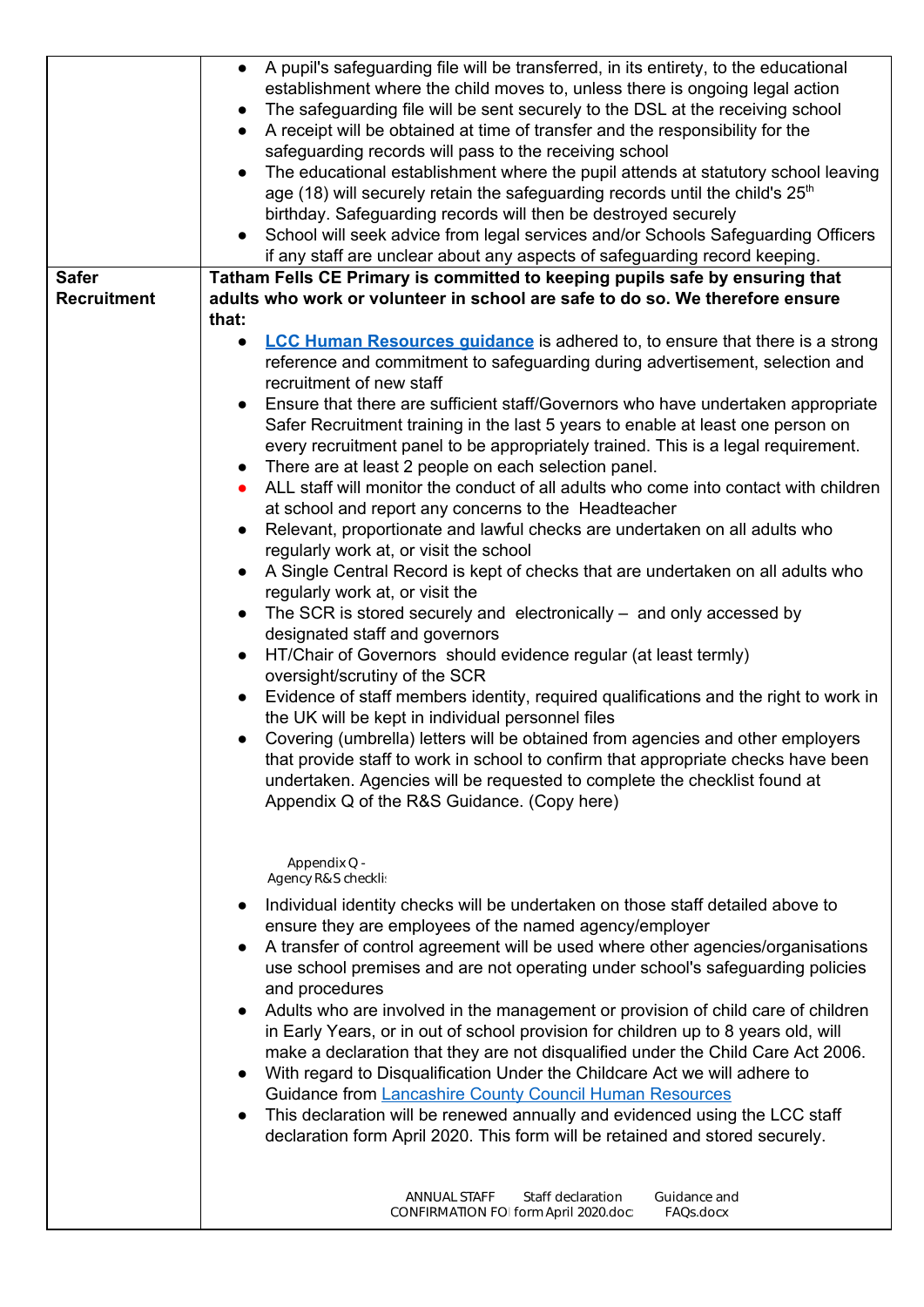|                                                 | When an issue is declared, advice will be sought from Ofsted about the need to<br>apply for a waiver. If a waiver is necessary, a risk assessment will be carried out<br>and proportionate measures put in place until a waiver has been issued or<br>matters resolved. If it is not resolved, this must be reported:-<br>disqualification@ofsted.gov.uk<br>• Advice will be sought from Human Resources, LADO and/or Schools<br>Safeguarding Officers if any staff are unclear about any aspects of Safer<br>Recruitment.                                                                                                                                                                                                                                                                                                                                                                                                    |  |  |  |
|-------------------------------------------------|-------------------------------------------------------------------------------------------------------------------------------------------------------------------------------------------------------------------------------------------------------------------------------------------------------------------------------------------------------------------------------------------------------------------------------------------------------------------------------------------------------------------------------------------------------------------------------------------------------------------------------------------------------------------------------------------------------------------------------------------------------------------------------------------------------------------------------------------------------------------------------------------------------------------------------|--|--|--|
| <b>Managing</b><br>allegations<br>against staff | There are clear policies in line with those from the CSAP (Childrens Safeguarding<br>Assurance Partnership) for dealing with allegations against people who work with<br>children.                                                                                                                                                                                                                                                                                                                                                                                                                                                                                                                                                                                                                                                                                                                                            |  |  |  |
|                                                 | Such policies make a clear distinction between an allegation, a concern about the quality<br>of care or practice or a complaint. An allegation may relate to a person who works with<br>children who has:                                                                                                                                                                                                                                                                                                                                                                                                                                                                                                                                                                                                                                                                                                                     |  |  |  |
|                                                 | Behaved in a way that has harmed a child, or may have harmed a child;<br>$\blacksquare$<br>Possibly committed a criminal offence against or related to a child; or.<br>$\blacksquare$<br>Behaved towards a child or children in a way that indicates they may pose a risk<br>$\blacksquare$<br>of harm to children.<br>behaved or may have behaved in a way that indicates they may not be suitable to                                                                                                                                                                                                                                                                                                                                                                                                                                                                                                                        |  |  |  |
|                                                 | work with children.<br>Further information, LADO information and flowchart of how allegations are managed: -                                                                                                                                                                                                                                                                                                                                                                                                                                                                                                                                                                                                                                                                                                                                                                                                                  |  |  |  |
|                                                 | LADO Details and<br>2020 LADO<br>Managing Allegatio Allegations Notifica<br>All staff at Tatham Fells CE Primary are aware of these procedures and aware of<br>the following expectations and protocol:-                                                                                                                                                                                                                                                                                                                                                                                                                                                                                                                                                                                                                                                                                                                      |  |  |  |
|                                                 |                                                                                                                                                                                                                                                                                                                                                                                                                                                                                                                                                                                                                                                                                                                                                                                                                                                                                                                               |  |  |  |
|                                                 | ALL staff and volunteers are aware that they must refer allegations or concerns<br>around staff (including supply staff) conduct to the Headteacher<br>ALL staff and volunteers are aware of the requirement to, and process of referring<br>$\bullet$<br>allegations or concerns around the Headteacher to the nominated Governor<br>The Headteacher and/or Chair of Governors will discuss the allegation with the<br>$\bullet$<br>Local Authority Designated Officer (LADO)<br>CSAP procedures for dealing with allegations against staff will be followed<br>$\bullet$<br>http://panlancashirescb.proceduresonline.com/chapters/p_allegations.html<br>ALL staff and volunteers remember that the welfare of the child is paramount and<br>$\bullet$<br>that they have a duty to inform HT if any adult's conduct gives cause for concern<br>All concerns of poor practice or possible child abuse by staff and volunteers |  |  |  |
|                                                 | should be reported to the HT.<br>ALL staff are aware of the school's Whistle Blowing Policy which enables staff to<br>$\bullet$<br>raise concerns or allegations in confidence and for a sensitive enquiry to take<br>place<br>Staff are fully aware of Guidance for Safer Working Practice and Staff Handbook<br>and are aware of professional expectations of their own behaviour and conduct.                                                                                                                                                                                                                                                                                                                                                                                                                                                                                                                              |  |  |  |
| <b>Visitors</b>                                 | Tatham Fells CE Primary is committed to keeping pupils safe by ensuring that<br>visitors to school do not pose a risk to children at our school. We therefore ensure                                                                                                                                                                                                                                                                                                                                                                                                                                                                                                                                                                                                                                                                                                                                                          |  |  |  |
|                                                 | that:<br>Visitors to school sign in at the office and wear identification <b>badge</b> to indicate<br>$\bullet$<br>they have done so                                                                                                                                                                                                                                                                                                                                                                                                                                                                                                                                                                                                                                                                                                                                                                                          |  |  |  |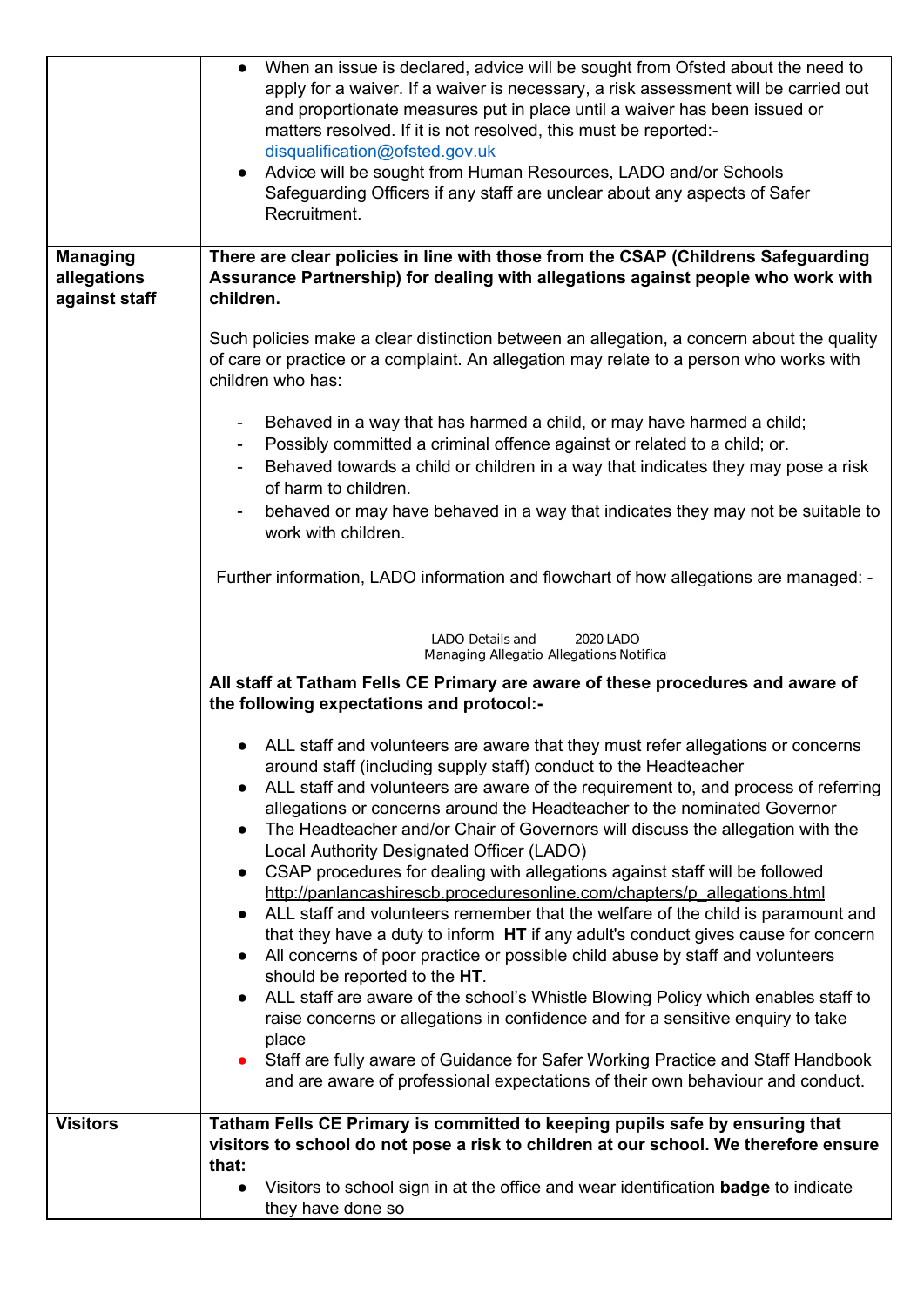|                                                 | • ALL staff and children, where appropriate, will challenge visitors to school who<br>are not wearing correct identification<br>Visitors sign out and remove/hand in their identification when they leave the<br>school<br>Visitors are made aware of who to speak to if they are worried about a child<br>$\bullet$<br>during their visit by the bursar or HT<br>Visitors are accompanied during their visit, when children are present, unless<br>they have undergone relevant checks and these are accepted and verified by<br><b>DSL or Headteacher</b><br>Visitors will behave in a way that is compliant with the school's code of conduct<br>• Visitors will not use mobile phones or other similar electronic devices during their<br>visit unless agreed by the Headteacher or DSL.<br>• Visitors will not initiate contact or conversations with pupils unless this is relevant<br>and appropriate to the reason for their visit<br>When there are several visitors to the school at the same time (such as for an<br>assembly etc.) there will be adequate staff supervision of children and visitors. A<br>risk assessment will be undertaken if deemed necessary or appropriate<br>When visitors are undertaking activities with children, content of the activity will<br>$\bullet$<br>be agreed with the Headteacher or DSL, prior to the visit.                                                                                                                                                                                                                                                                                                                                                                                                                                                                                                                                                                                                                                                                                                                                                                                                                                                                                                                                                                                                               |  |
|-------------------------------------------------|-------------------------------------------------------------------------------------------------------------------------------------------------------------------------------------------------------------------------------------------------------------------------------------------------------------------------------------------------------------------------------------------------------------------------------------------------------------------------------------------------------------------------------------------------------------------------------------------------------------------------------------------------------------------------------------------------------------------------------------------------------------------------------------------------------------------------------------------------------------------------------------------------------------------------------------------------------------------------------------------------------------------------------------------------------------------------------------------------------------------------------------------------------------------------------------------------------------------------------------------------------------------------------------------------------------------------------------------------------------------------------------------------------------------------------------------------------------------------------------------------------------------------------------------------------------------------------------------------------------------------------------------------------------------------------------------------------------------------------------------------------------------------------------------------------------------------------------------------------------------------------------------------------------------------------------------------------------------------------------------------------------------------------------------------------------------------------------------------------------------------------------------------------------------------------------------------------------------------------------------------------------------------------------------------------------------------------------------------------------------------------|--|
| Cameras,<br><b>Mobile Phones</b><br>and Devices | (The Early Years Foundation Stage, EYFS 2017)<br>Tatham Fells CE Primary is committed to keeping pupils safe by ensuring that<br>electronic devices such as cameras, phones and tablets are used in an<br>appropriate manner. School will therefore ensure that:<br>parental consent is obtained to take and use photographs and/or videos of<br>children<br>parental consent is obtained for photographs to be taken by the media for use in<br>$\bullet$<br>relation to promoting or publishing the school<br>separate parental consent is obtained if any other agency requests to take<br>$\bullet$<br>photographs of any child<br>parental consent will be valid for 5 years but may be sought more regularly at the<br>$\bullet$<br>discretion of the Headteacher<br>images will be uploaded to, and stored in a secure place for a relevant amount of<br>time, this may be for longer than the child is at school if appropriate<br>photographs and videos of children are only taken to provide evidence of their<br>$\bullet$<br>achievements for developmental records or for other school related purposes<br>staff, visitors, volunteers and students do not use their own mobile phones to take<br>$\bullet$<br>or record any images of children<br>the school's digital camera/s or memory cards must not leave the school setting<br>$\bullet$<br>unless this is agreed by the Headteacher for official school business<br>photos are printed/uploaded in the setting by staff and once done images are t<br>$\bullet$<br>immediately removed from the cameras memory<br>parents are reminded frequently of the risks associated with posting images of<br>$\bullet$<br>children to social media<br>parents are reminded frequently that they are not permitted to distribute or post<br>images that contain children other than their own<br>staff, volunteers and visitors will not use mobile phones in toilet or changing areas<br>The Acceptable Use Policy will outline when and where staff, volunteers and<br>visitors can use their mobile phones<br>ALL staff, volunteers and visitors will adhere to the above policies and failure to<br>do so will be addressed appropriately by the Headteacher and/or the Governing<br><b>Body</b><br>Pupils' use of mobile phones and other devices will be managed under the<br>school's Online Safety Policy |  |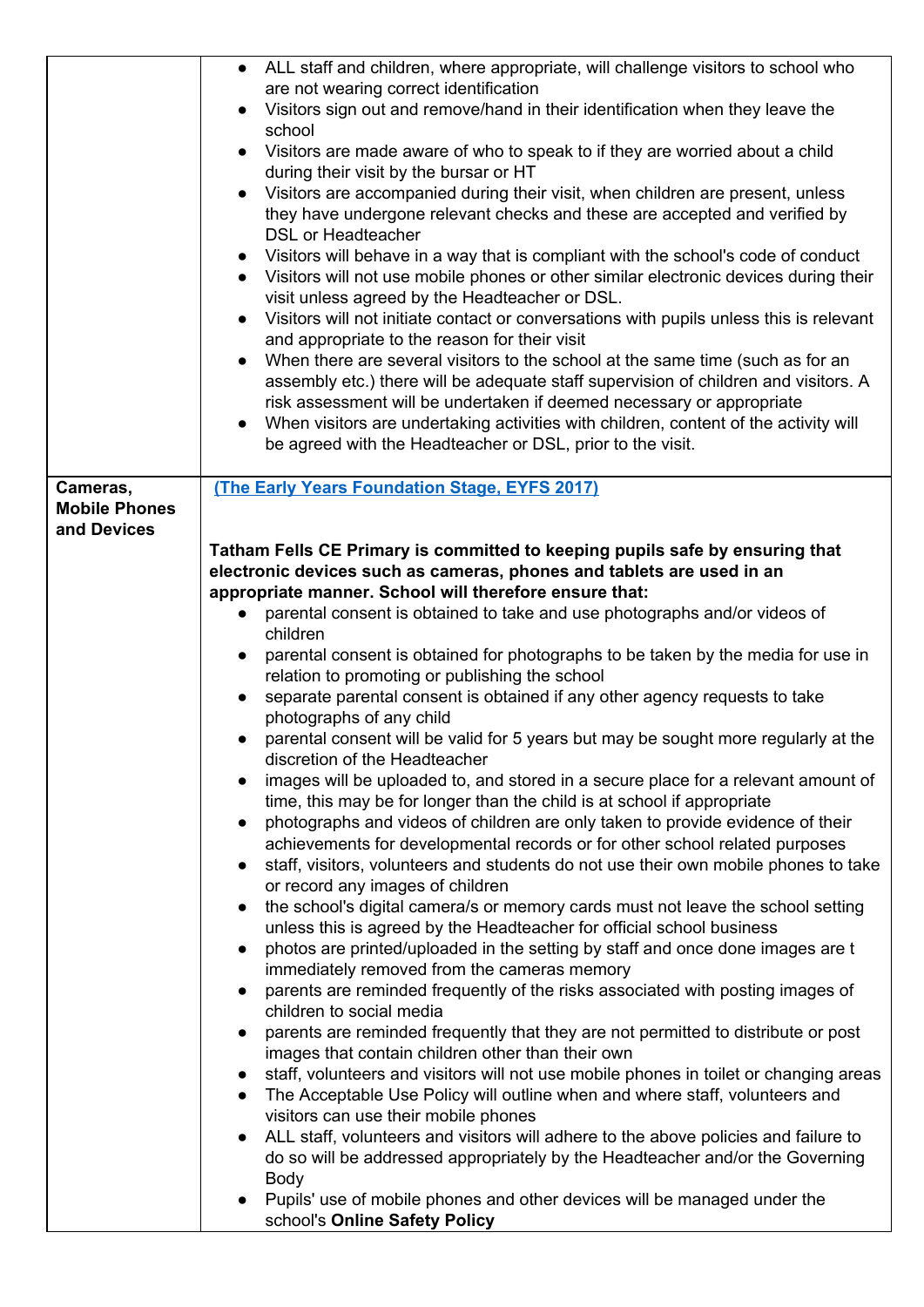|                                                        | DFE Advice; Searching, Screening and Confiscation is followed where there is<br>$\bullet$ |                                                                                                                                                                               |  |
|--------------------------------------------------------|-------------------------------------------------------------------------------------------|-------------------------------------------------------------------------------------------------------------------------------------------------------------------------------|--|
|                                                        | a need to search a pupil for a mobile device.                                             |                                                                                                                                                                               |  |
| <b>Key Personnel</b><br>and Training<br><b>Details</b> | <b>Designated Safeguarding</b><br>Lead (DSL)                                              | <b>Fiona Ip</b>                                                                                                                                                               |  |
|                                                        | Date DSL Training<br><b>Attended</b>                                                      | January 2020                                                                                                                                                                  |  |
|                                                        | <b>Back-up/Deputy DSL(s)</b>                                                              | Lisa l'Anson                                                                                                                                                                  |  |
|                                                        | Date DSL Training<br>Attended                                                             | February 2020<br><b>LCC L4+5 DSL Training</b>                                                                                                                                 |  |
|                                                        | <b>Prevent Lead</b>                                                                       | Fiona Ip                                                                                                                                                                      |  |
|                                                        | Date Prevent training<br>attended                                                         | August 2020                                                                                                                                                                   |  |
|                                                        | <b>Headteacher</b>                                                                        | Fiona Ip                                                                                                                                                                      |  |
|                                                        | Date safeguarding training<br>attended (state type of<br>training)                        | January 2020 LCC L4+5 DSL Training                                                                                                                                            |  |
|                                                        | <b>Chair Of Governors</b>                                                                 | <b>Helen Wilkinson</b>                                                                                                                                                        |  |
|                                                        | Date safeguarding training<br>attended (state type of<br><i>training</i> )                | <b>LCC Safeguarding for Governors</b>                                                                                                                                         |  |
|                                                        | <b>Safeguarding Governor</b>                                                              | <b>Helen Wilkinson</b>                                                                                                                                                        |  |
|                                                        | Date safeguarding training<br>attended (state type of<br>training)                        | As above                                                                                                                                                                      |  |
| <b>Useful Contacts</b>                                 | <b>LCC Schools</b><br><b>Safeguarding Officer</b>                                         | Victoria Wallace 01772 531196<br>school.safequarding@lancashire.gov.uk                                                                                                        |  |
|                                                        | <b>LADO - (Local Authority</b><br><b>Designated Officer</b> )                             | Tim Booth / Shane Penn / Donna Green 01772 536694<br>LADO.admin@lancashire.gov.uk                                                                                             |  |
|                                                        | <b>MASH Education Officers</b>                                                            | Jenny Ashton 01772 531643<br>jennifer.ashton@lancashire.gov.uk<br>Matt Chipchase 01254 220989<br>matt.chipchase@lancashire.gov.uk                                             |  |
|                                                        | <b>Children and Family</b><br><b>Wellbeing Service</b><br>CON <sub>2</sub>                | The <b>Children and Family Wellbeing</b> Service (CFW)<br>offers support to children, young people age 0-19+yrs (0 -<br>25yrs for SEND) and their families across Lancashire. |  |